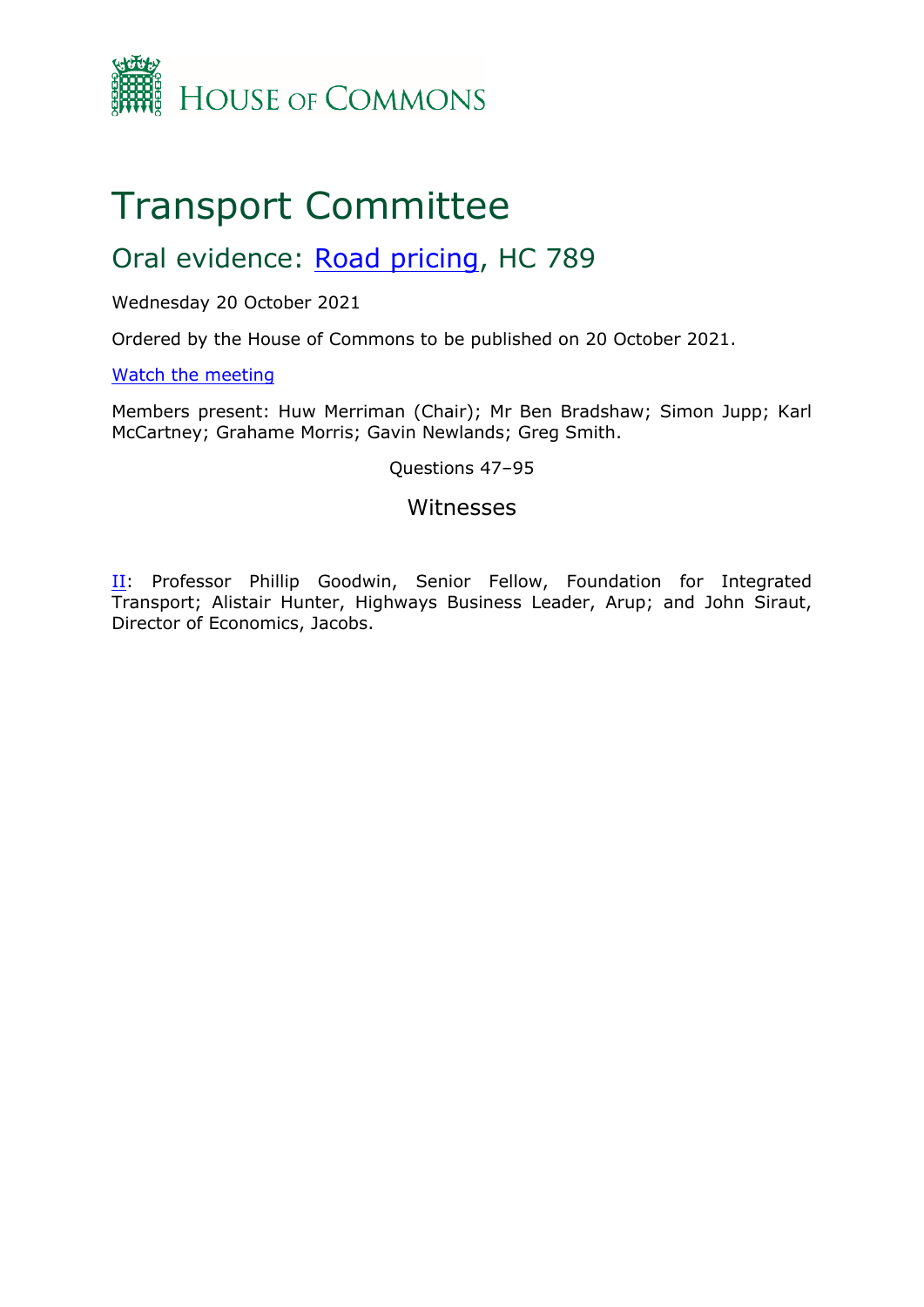

## Examination of witnesses

Witnesses: Professor Goodwin, Alistair Hunter and John Siraut.

Q47 **Chair:** We continue with our second panel. You are titled consultants and academics, but I regard you as innovators and people who can tell us really what is possible. May I ask you to introduce yourselves for the record, starting with John?

*John Siraut:* Good morning, Chair. My name is John Siraut. I am director of economics at Jacobs, a multidisciplinary consultancy. We are presently introducing road user charging in Kuala Lumpur and Doha in Qatar. We worked on the New York scheme and obviously in London as well. I spent a number of years working in the Treasury, so I am very familiar with some of the issues you were talking about earlier on.

**Chair:** Excellent.

*Professor Goodwin:* Good morning. I am Phil Goodwin, emeritus professor of transport policy at UCL and the University of the West of England. I am here on behalf of a group of five professors in the Universities of West of England, London and Leeds who have been working on the research on road pricing for most of their careers.

*Alistair Hunter:* Good morning, Chair. My name is Alistair Hunter and I work for Arup, a design and technical engineering consultancy. I look after a part of the business that works on mobility pricing across the world—in Ireland and the UK, in the Netherlands, and other parts of Europe as well as the States.

Q48 **Chair:** Thank you to all three of you. I think the opening question I want to ask will lead to the questions that come from the rest of the Members, as I was just discussing with Ben Bradshaw, in terms of international comparisons. What we are really keen to hear about is what is possible and what is currently out there, which we believe is not that much if you look at it from a real tech pure perspective. What could you actually design in terms of a road pricing model that would really take advantage of new technology and perhaps have some other policy changes geared in as well? Alistair, could I ask you to start? While I do not want to take too much time on this, we really want to get your thoughts in terms of what is out there.

*Alistair Hunter:* A quick overview. There are lots of different systems out there. It is perhaps best to separate and differentiate between the long-distance HGV-type tolling systems, which typically operate on motorways in Europe. They are generally a combination of either roadside-based technology, which is shortwave communications speaking to gantries or little tags in the vehicles, or satellite-based solutions. There was a European directive that set out interoperability across Europe. The earlier adopters in that were central Europe spinning out to the east, towards Russia—Germany, Poland, the Czech Republic and so on. There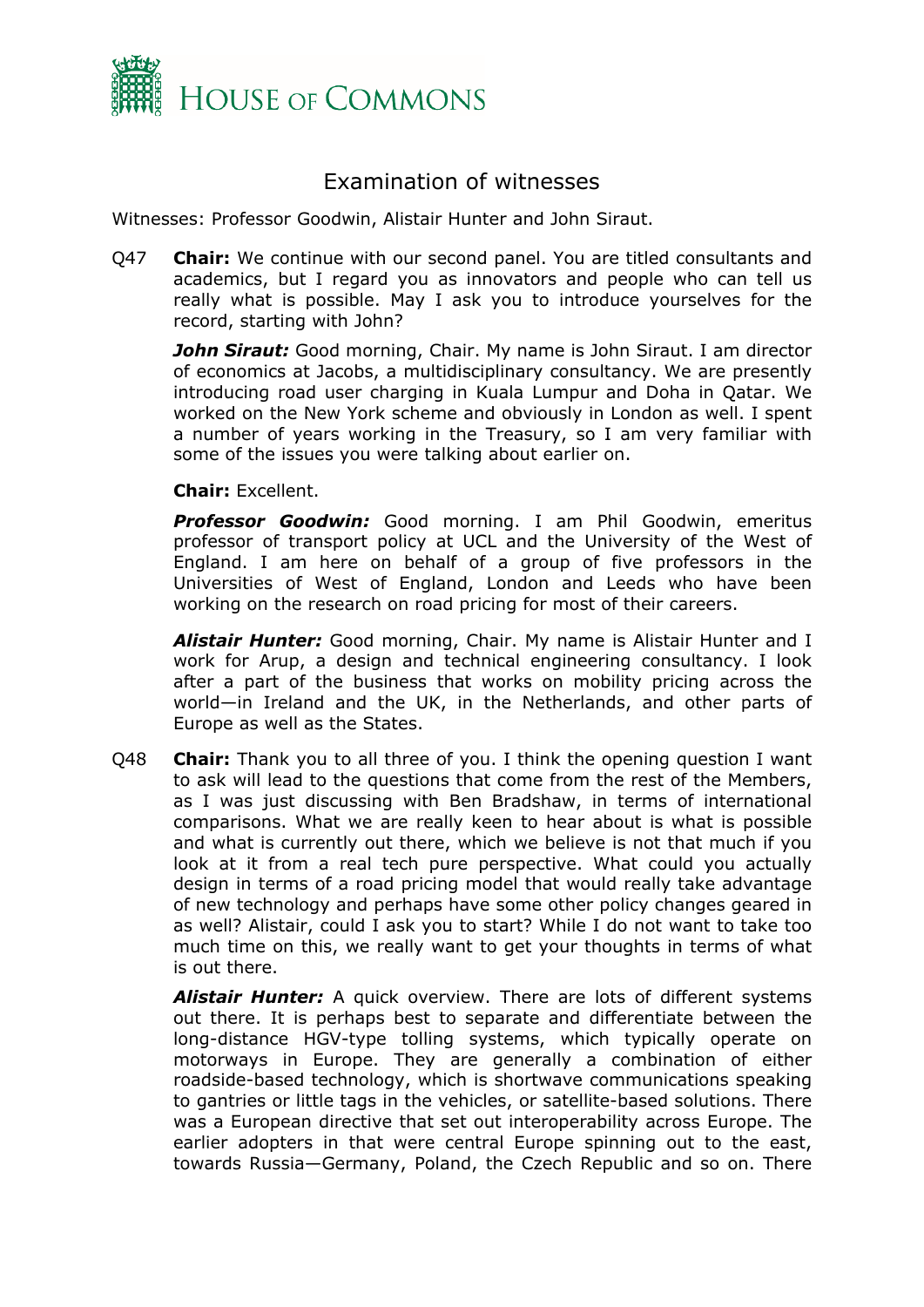

is a well-established global market in HGV long-distance charging, whether it is satellite based or roadside based.

In the UK, in clean air zones and that form of ecomobility pricing, they are more camera-based solutions. There is a differentiation on roads like the M6toll, for example, which are PFIs, as to whether they are open plazas and free flow or you pay at the toll booth as you go through. There is that differentiation.

The most advanced system being rolled out globally is, arguably, the Singapore model. They have been running a fairly heavy duty toll-based solution from gantries since 1998. They are now on the cusp of launching a satellite-based system for an urban environment, which is quite challenging because of the signal attenuation with the tall buildings around. It requires a degree of reinforcement. You cannot just rely on the satellite base. You need local strengthening signal units, if you like: bits that reinforce the signal.

There are pretty well-established, long-range long transport movements and satellite-based systems and roadside-based systems. In the more local congestion zones, there is much more of a mix of technologies being used in the urban centres.

Q49 **Chair:** In the Singapore example you said they were about to enhance, is that going to charge based on the time you are in your vehicle or the distance that you travel?

*Alistair Hunter:* They have the facility to move to that. At the moment it is more cordon based where you go from one area of the city to another and you pick up the charge, but they have that facility.<sup>1</sup> They also do an interesting thing whereby they evaluate the traffic movements every three months. Essentially, they are aiming to get an optimum speed at which the traffic moves through the city, so they flex every three months the pricing mechanism to try to get—it is not free flow—a reasonable speed of vehicle movements. They also, arguably more importantly, put an absolute limit on the number of vehicles in the country. You apply for a vehicle licence. It is called a certificate of entitlement and is incredibly expensive. That is the main cost of driving over there, so it is a really tightly controlled road user charging pricing environment. All the cars have a widget that talks to the infrastructure. You can take your card out of the car and then use it for parking, and on the tube, metro and what have you.

Q50 **Chair:** John, you said that you were developing a number around the globe as well. Is there the technology out there that would allow me to punch into my iPhone, "I want to drive from East Sussex to Oxford," and this is the price it is going to give me? Perhaps it would give me a better

 $1$  Correction by witness: At the moment it is gantry based, where you go from one area of the city to another and you pick up the charge. But they have to facility to move to a true-distance based system.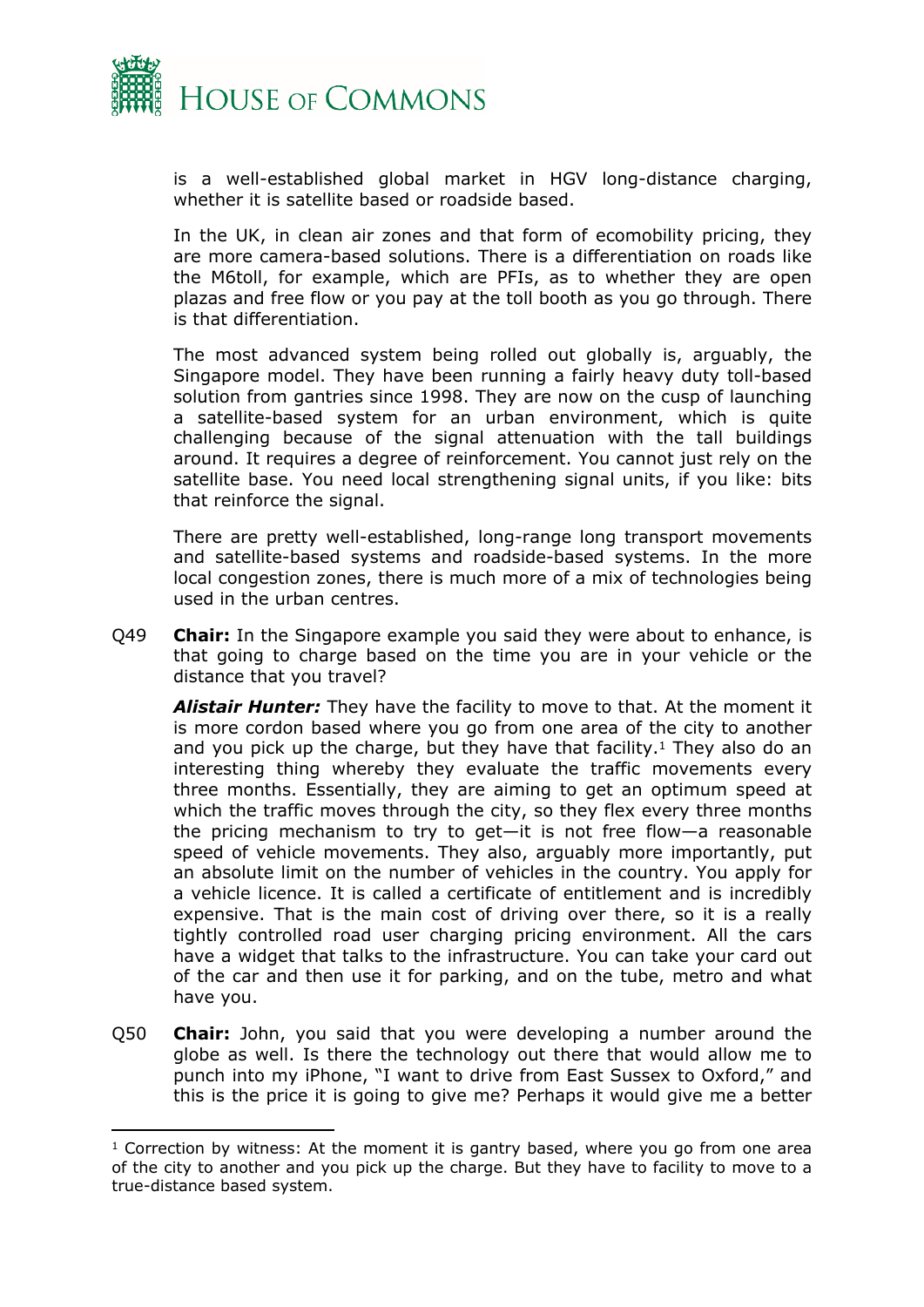

price if I was not driving in congestion. My phone sits in my car and away I go. Then it comes out of my account and it guarantees me that price until I get to the end point.

*John Siraut:* I do not know if the technology is available to do that now. The only point I would add to what we have heard is that motor insurance in a number of countries is very much based on pay as you drive. In Italy, about 20% of motoring policies are pay-as-you-drive policies. It is a telematics-type system. A lot of this technology is available. Obviously, it needs tweaks depending on exactly what we are trying to achieve. What you have just talked about there is certainly perfectly feasible to do. It does not exist at the moment, but it is certainly something that can be done.

Q51 **Chair:** Professor Goodwin, this is where the industry is actually taking us. What do you think in terms of the possibilities and what can be done?

*Professor Goodwin:* At the moment we are in the rather odd situation that the technologies that are or can very easily be made available are so far in excess of the degree of complexity of a system you would actually want that it is simply not a constraint. Anything that, politically, is realistic to design in a road pricing system, the technology can deliver already.

I would add one other point that of course the technology of paying is also being transformed. There are so many different methods that we just take for granted now. When we are travelling by tube, we can pay four, five or six different ways. I think that flexibility is going to be an important part of the system. The technical possibilities are no longer a binding constraint.

Q52 **Chair:** Very briefly, what do you think the constraints really are then?

**Professor Goodwin:** They are almost entirely political in the short run. It goes back to the discussion that you have just had: what the functions are, what the objectives are and what problems you are trying to solve. I very much found myself in sympathy with the line that was coming out of the earlier discussion that you start by making it absolutely as simple, clear and transparent as possible, but you quite deliberately and openly build in flexibility so that, as needs change, you can change the pricing levels and the systems and the use of the funds that you raise.

**Chair:** I have opened it up and I think it is now time for all the Members to come in. Grahame was coming first but there is a suggestion that Ben should.

Q53 **Mr Bradshaw:** That leads me on to the question I was going to ask all the panel. The earlier panel talked about simplicity and distance based. If we have the ability now to build in congestion and the kind of Uber model to that system, which I think for many people would seem to be fairer and they can understand that policy objective in terms of tackling congestion, why not do that from the outset, Professor Goodwin?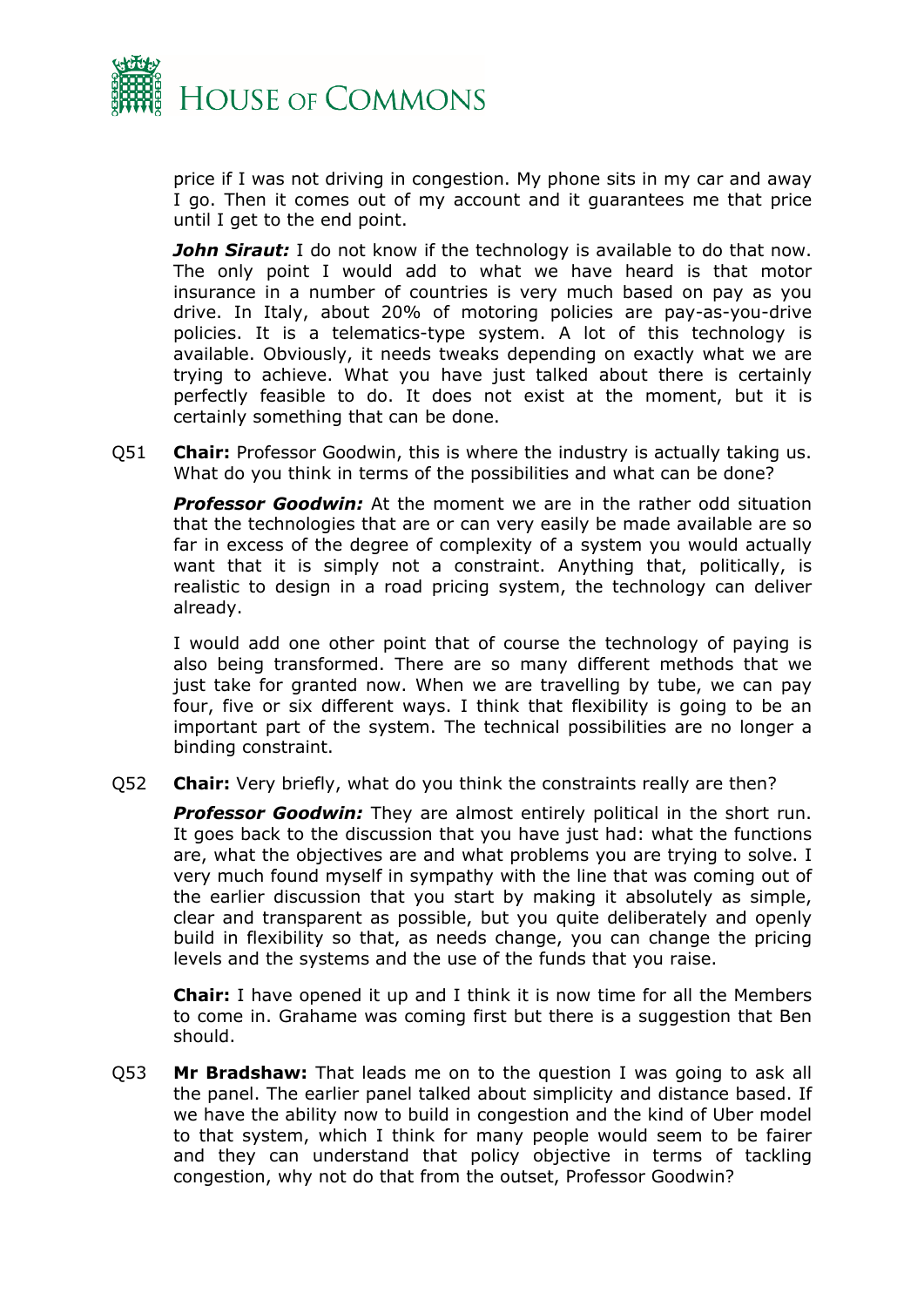

*Professor Goodwin:* I think the reason is about the dynamic of political implementation. If one has to get agreement on all the fine detail before you can start doing anything, it gets bogged down, partly because there is not full agreement on those things, and partly because some people who do not want it to happen at all will have a plethora of excuses and reasons, and so on. That is why the simple first stage is essential. Even the simple stage, I think, has to accommodate at least two objectives, and those are congestion and climate. If we do anything on pricing that makes either of those worse, the system is going to be politically unacceptable.

Q54 **Mr Bradshaw:** How do you do congestion and climate and keep it simple?

*Professor Goodwin:* The starting point is a mileage charge, which is the best way of dealing with both, but you also have to have discrimination by some dimensions of the nature or location of travel, or the type of vehicle.

This is itself rather a simple concept. You drive a car on to a ferry and it is completely normal to expect that a bigger car will pay more than a smaller car. One of the most serious problems in urban traffic at the moment is running completely counter to policy, which is the growth of far bigger and heavier vehicles that simply do not fit into the space available. Either you have to face that one by regulation, which is possible, or by pricing. I do not think there is a magic formula for which one to prefer, but you have to do one or the other. You cannot evade them.

Q55 **Mr Bradshaw:** Alistair and John, do you agree with that?

**John Siraut:** No, I would disagree slightly. Obviously, simplicity appeals, but I think the big advantage of road user charging is to tackle congestion, and congestion has a huge economic cost for UK plc. We heard from the Road Haulage Association about their vehicles being tied up in congestion. If you do not have a system that addresses that, I think you are missing a huge opportunity.

The other point that I do not think was raised enough in the earlier discussion was about climate change and the issue of how much is needed. A back-of-the-envelope calculation suggests you would need the equivalent of four new Hinkley Point C power stations just to power the existing vehicle fleet and the miles it does. If they are not paying the same level of charge as at present, we would expect the amount of traffic to increase by about 25%. That is another nuclear power station. At the same time we are trying to decarbonise household heating, for example. There is huge demand on the electricity grid.

It is a decision for parliamentarians as to where the priorities are. Is mobility more important than people having housing heated, et cetera? I would disagree. Once you introduce road user charging, the opportunity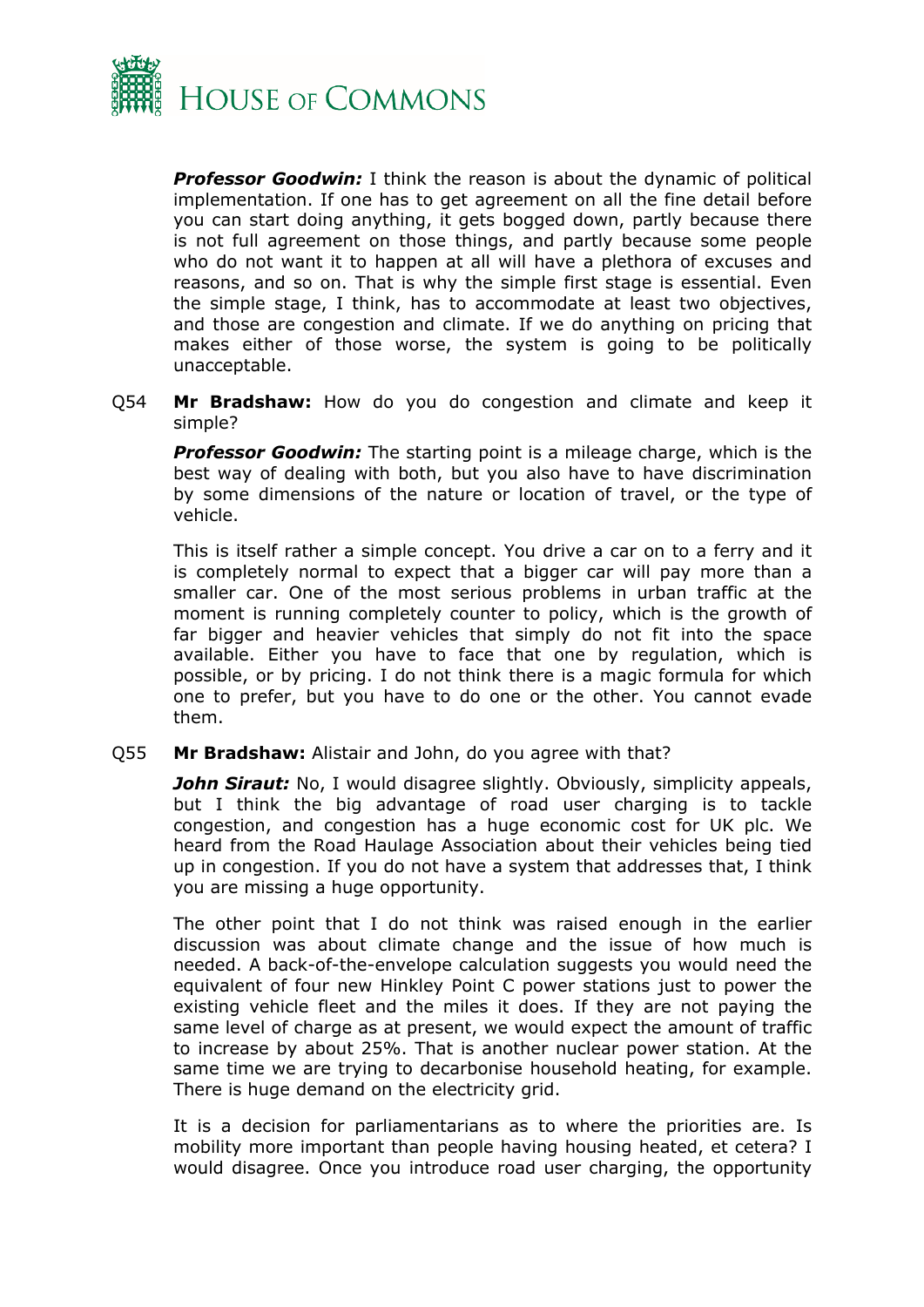

there is to tackle a number of different objectives—the economic, the environmental and the financial—and they should all be tackled in one go. You introduce it at a fairly simple level to begin, with perhaps slight graduations. People are very used to public transport having peak and off-peak fares. People understand that, and perhaps over time you introduce additional granularisation into the system.

It addresses one of the points that was made earlier about people in rural areas. Rural communities do not face congestion; therefore, why should they pay a higher charge to drive? Again, it is not restricting mobility. It is addressing a particular problem of congestion at a particular time of day in particular locations, and that can be addressed in certain ways with congestion charging.

Q56 **Mr Bradshaw:** What is the technology that delivers that, in practice?

**John Siraut:** You have talked about the Uber-type systems already available. If you look at Google Maps, you know exactly how long it is going to take and you know what the congestion levels are. You can forecast the levels of congestion and you can forecast the levels of charge. I agree that to begin with you want to keep it simple, so you say to drive into an urban area between 8 am and 9 am in the morning it is going to cost you an extra 2p a mile, or whatever the figure might be. Over time, I would expect to see more granularity coming into the system.

*Professor Goodwin:* I am agreeing with your disagreement, incidentally.

Q57 **Mr Bradshaw:** Do you have anything to add, Alistair, before we move on to other colleagues?

*Alistair Hunter:* My sense is that, absolutely, you need flexibility in the system in terms of what it can achieve. The reason for that is really simple: because the challenges of the day change. At the moment we have all the challenges—air quality, carbon, a hole in the revenue. The clean air zones are being brought in, for example, to do what it says on the tin. If you look at those cities, there is a whole host of cities about to launch clean air zones. We anticipate that the carbon fleet will clean up, so what do you do with those systems? You need a system where, even if you introduce it on really clear principles to start with, you have the downstream flexibility, and also a system that is accessible and easy to understand nationally rather than 20 different systems, which in terms of business users is going to become a super-complicated environment to operate within. We need simplicity, but we need flexibility in what you may choose to do downstream.

**Chair:** I am going to bring in each Member in turn, so put all your questions in when I come to you. I will come to Grahame next and then go over to Karl.

Q58 **Grahame Morris:** How much would these various different models of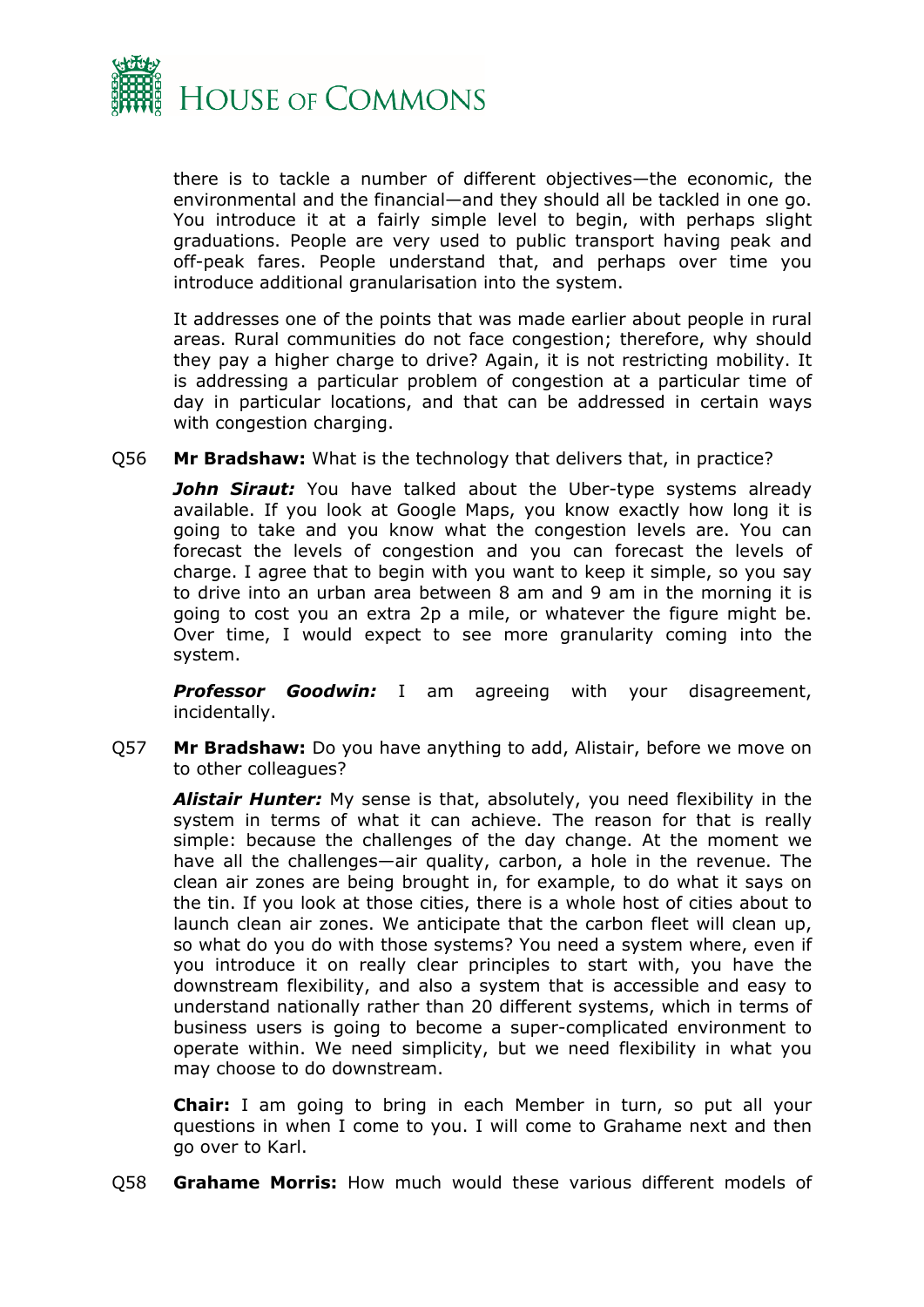

national road pricing cost to put in place? You gave some examples of Doha, Qatar and so on. I suppose there is enormous variation depending on the nature of the terrain and how developed it is, but do we have any indication?

*Alistair Hunter:* It is not super easy. It is a big question, and there is a big range.

#### Q59 **Grahame Morris:** Is it up-front costs?

*Alistair Hunter:* There are clearly capital costs. To answer the question properly, if you look at a system like the Dartford Crossing, for example, you have a situation there where you have super-high volumes going over a relatively small zone. It is really well controlled and the compliance levels are high. A lot of the operational costs are around chasing bad debt, so folk who do not pay, because you then go into a long-winded process of trying to get the money back, and there are appeals and everything else.

If you have good compliance levels and a high volume of traffic that you can tax—that you can toll—then your operational costs as a proportion on that kind of set-up might be 10% to 15% of your revenue. Conversely, if you look at a clean air zone, just for a comparator, in somewhere like Bath, there is only a small proportion of the vehicles that actually pay the charge because most of them are clean, according to the rules at the time, and the compliance is really low. Because it is such a small zone, people can zip in and zip out, and do not necessarily bother to set up properly. So you are trying to capture an awful lot of bad debt from a really small pot, which makes your operational costs as a proportion of the income that you are getting in quite high.

If you compare and contrast that to, say, a French motorway operator, they are pretty efficient, and, generally, the bigger the network, you do get efficiencies of scale, particularly in the back office costs.

**Chair:** Did you want to put that to any of the other witnesses?

Q60 **Grahame Morris:** Are there any strong views or particular examples you could quote that would illustrate the point?

*Professor Goodwin:* I think it is worth remembering that the advantage of taxing fuel is that the accounting is so much more straightforward and the infrastructure has been provided for us by the oil companies in opening up petrol stations. One does not want to relinquish entirely the ease of taxing both electricity and fossil fuels.

Q61 **Grahame Morris:** How would that work for people who are charging their vehicles on their own drive? Is the technology still there to do that?

*Professor Goodwin:* Interestingly, the technology of electricity charging seems to be getting very much more complex very, very swiftly as smart meters start to come into operation, so I expect there would be possibilities there opening up that are not there at present. It is worth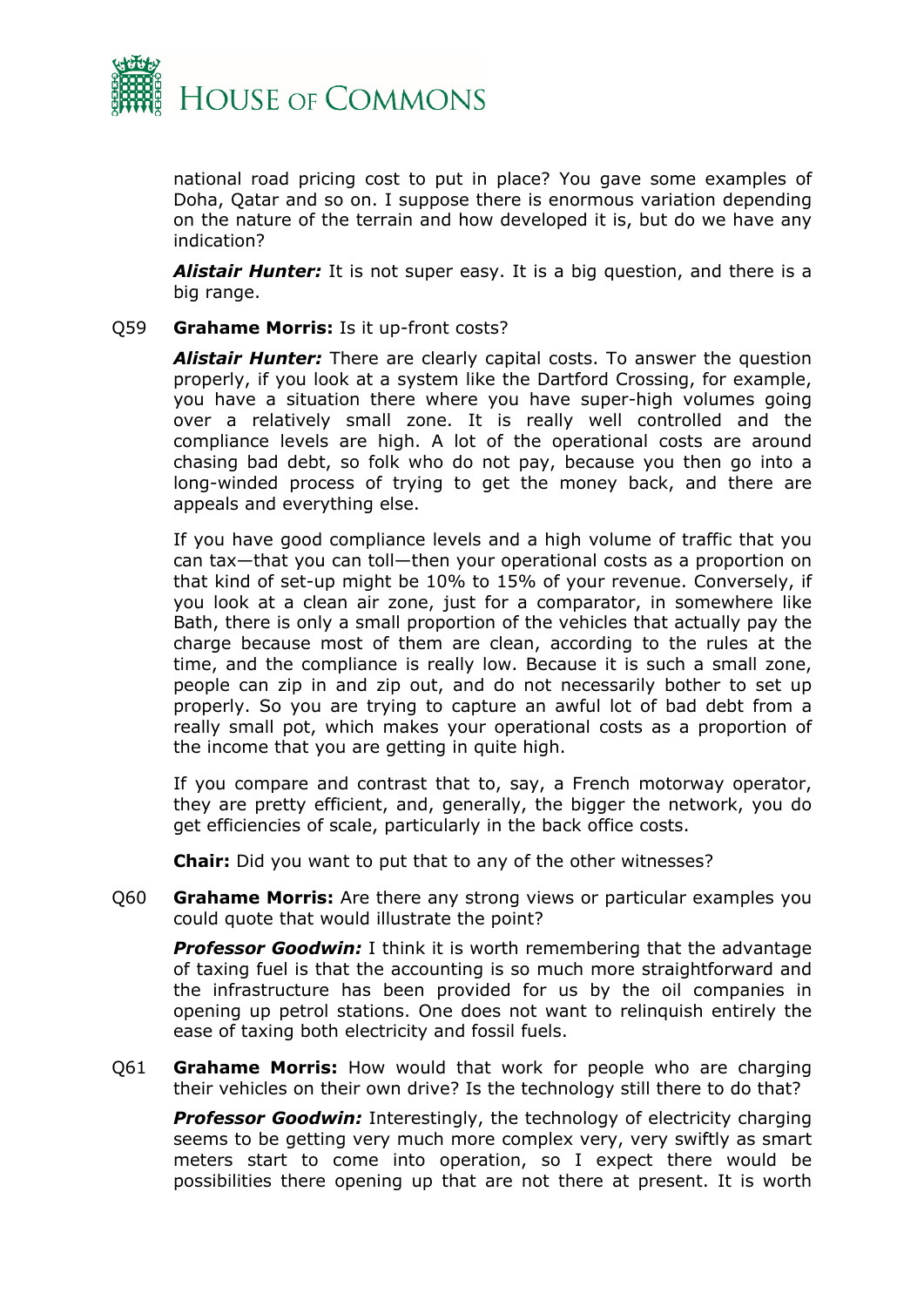

remembering that electric vehicles are not net zero, and they will not be for the entire period of urgency in climate discussions. There is still going to be a lot of carbon generated by all vehicles in the decade or 15 years that we have to actually tackle this problem.

*John Siraut:* I would add that there is a potential for synergies with motor insurance. If we go over to more pay as you drive, you could have a single unit in your vehicle for both insurance and road user charging payment systems, which would reduce the costs dramatically.

Q62 **Chair:** Briefly before I come to Karl, Alistair, you talk about the fixed costs of the infrastructure, but again I come back to the point that, if I am paying off my phone, my phone is with me and it is tracking where I am going—a bit like the Uber example that Ben gave—why do you need all that? Isn't all the technology almost there rendering all the toll booths completely redundant?

*Alistair Hunter:* You would think so, but with the satellite-based phonebased solution, for example, there is not a widespread phone-based system absolutely operational at the moment. All the satellite-based ones are little units in the vehicle. That is the first point.

To get the compliance where you need to get it, you still need a degree of infrastructure to kind of double-check on it. Interestingly, the compliance levels for satellite-based systems, certainly in a European context, are lower than traditional toll booths, simply because people can drive on and it is just more effort. You are not physically paying as you go along and you do not have a toll booth stopping you. It is more open to abuse, if you like, which increases your debt collection costs, which are a big factor in it all. I am sure the satellite costs will come down over time. That is still an emerging market in the urban environment, but it is not the Utopian, super-low cost at the moment.

**Chair:** Thank you. Sorry, Karl, I interrupted your flow.

### Q63 **Karl McCartney:** I noted, Chairman. I will remember.

I have three different questions and I want to come back to Alistair first. I know you have just been talking and I am sorry not to give you a break, but I want to pick up on some of the things you have mentioned already. Are air quality zones really about improving air quality in these cities or are they about raising money? My view is that, yes, internal combustion engines create pollution, but we all know that there are other forms of pollution right across our country, and vehicles only contribute a small proportion. In fact, in my view, it is an eighth, less than 12%, compared to the 50% caused by heating boilers. Are these areas where they have been implemented seeing improvements in air quality or, whether compliance is high or low, are they raising money that makes it worth their while, and that is the real reason behind it?

*Alistair Hunter:* The evidence shows that they see reductions in their NO<sup>2</sup> and some of the particulates of PM2.5s and PM10s—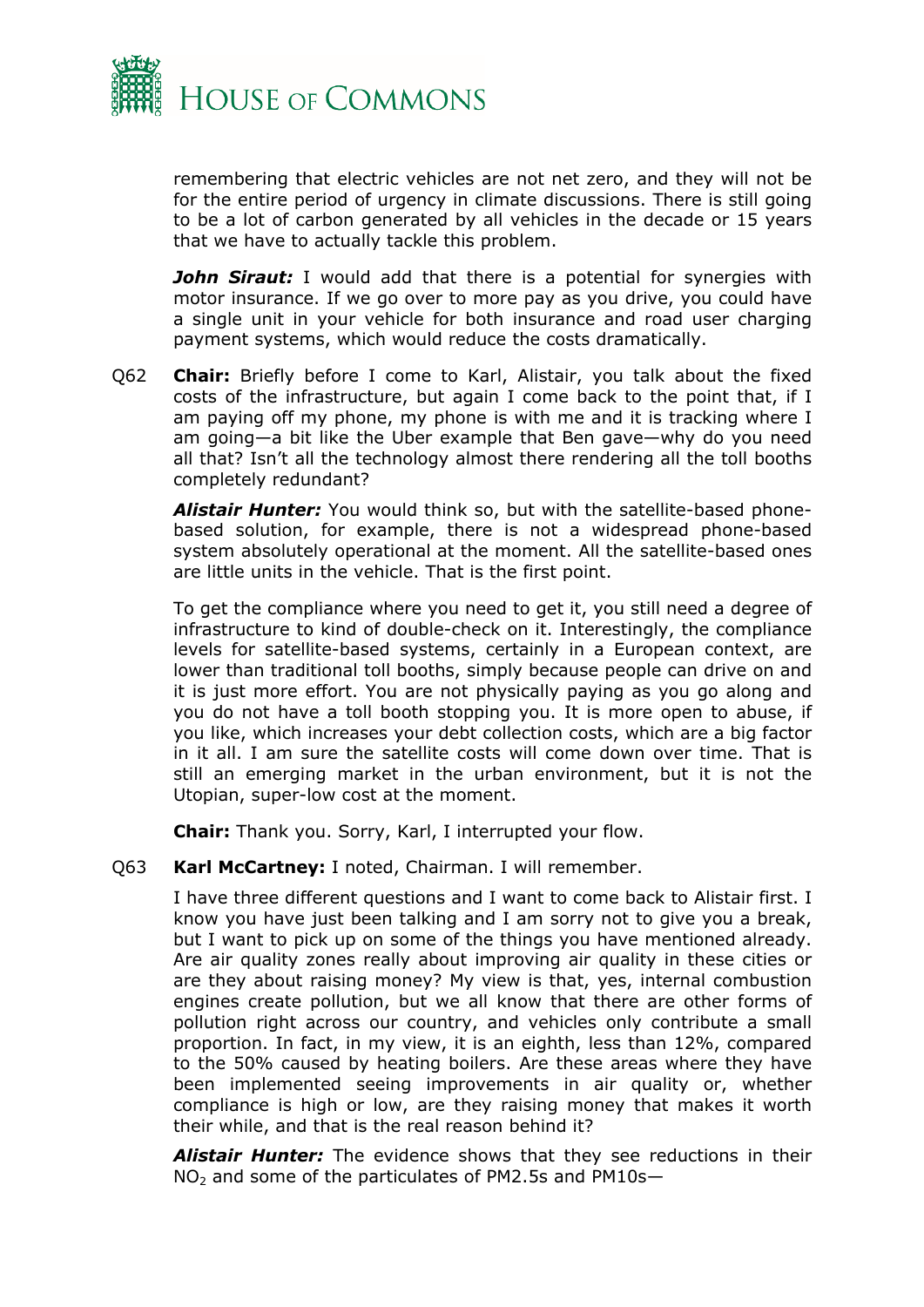

Q64 **Karl McCartney:** It is very specific to vehicles. We talk about pollution as a generic.

*Alistair Hunter:* They are specific to vehicles and they reduce congestion. If you look at London, perhaps 10% to 15% of the vehicles came off the road at various points. There have been various levels.<sup>2</sup> That has reduced congestion by a lot more, simply because you get to a point in the system where the cars can move more freely.

In terms of whether they are revenue generating, if that is the real purpose versus air quality, it is a bit of a mixed answer, I would say. With the exception of London, all the others are either very new or still in development. The way some of them are spinning out at the moment, ie with the amount of operational cost, I doubt that they will achieve much revenue at the moment. As time goes on and the policy use of them changes to perhaps more congestion-based charges, then clearly—

Q65 **Karl McCartney:** The cost-benefit analysis is cancelled by whoever has implemented them.

*Alistair Hunter:* There are various classes of clean air terms, as you will be aware. Many vehicles are already exempt from the charges, depending on the classification that sits with that city.

Q66 **Karl McCartney:** Professor Goodwin, Phillip, if I may, I just want to pick up on your mention of electric vehicles and what sort of pollution or energy they might use, whether it is in their construction or their lives. Have you picked up, as I believe, that synthetic fuels is a real possibility that has not been investigated as thoroughly as it should be? Perhaps it has been ignored a little by some of the establishment. Do you think there is a possibility that we could see a proportion of the circa 35 million vehicles on the road currently that are internal combustion engines staying on the road but using synthetic fuels, with a mix of electric vehicles that might be on the road?

*Professor Goodwin:* It is a bit of a no-brainer really, is it not? There must be a contribution.

**Karl McCartney:** I think we are both realists.

*Professor Goodwin:* The question is whether that contribution is big enough that it radically changes the level of priorities that you accord to the main discussions that we have been having. I think the answer to that is no. This is a worthy angle that needs funding, support and development, but it is not going to radically change the big problem of raising the money and reducing the emissions. Incidentally, I do not think really the way of framing that as, "What is the real purpose?", is a helpful

<sup>&</sup>lt;sup>2</sup> Correction by witness: They are specific to vehicles and they may also reduce congestion depending on the severity of the charging regime. If you look at the combined London ULEZ and Congestion Zone, perhaps 10% to 15% of the vehicles came off the road at various points. There have been various charge levels.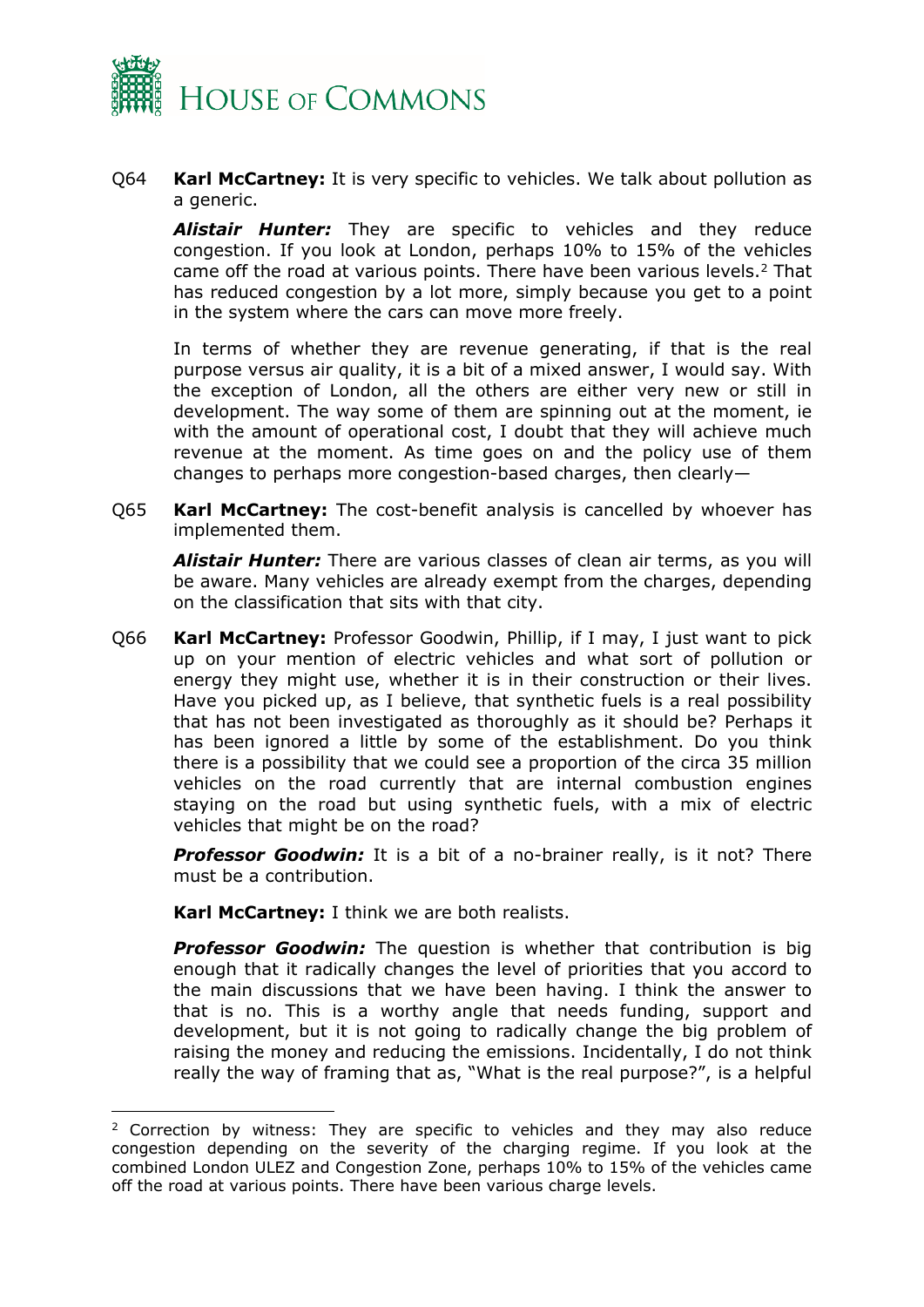

one. Clearly both purposes are absolutely real. The trick is to try to raise the money, which you have to do, in a way that contributes to reducing emissions and congestion rather than increasing them, which in some cases is where we are. I think that one is possible to resolve.

Q67 **Karl McCartney:** I have one more question to go to John, if that is okay. John, you might not know, but a hobby-horse of mine has been car insurance for many, many years, so I am very intrigued by what you have to say. It is an open-ended question perhaps in a way, but how much kickback from the insurance companies have you seen or are you aware of for what you have told us, which is the possibility that as we pay by mile we might also pay by journey for insurance? I know we can pay daily or weekends at the moment for some car insurance, but do you see that as a real possibility, or do you think that the insurance companies will kick back because private enterprise will not accept the state interfering in that way in the market?

**John Siraut:** I do not know. It is a difficult question to answer, to be honest. From the discussions we have had, which are just very openended with some of the insurance companies, they are very interested in the idea of moving into road user charging because they have the technology and the kit available, and they see there is a clear synergy to do that. I think they will be interested. How far they will take it and how deeply they want to get involved, I do not know. It touches again on some of these privacy issues that we have talked about before. Who actually would run the system? Some have suggested it should be a body like HMRC, which has a good reputation of maintaining the privacy of people's personal information. Some people do not like the idea of Government having information and would prefer the private sector to have information, and vice versa. I think that is a debate for yourselves to have, if a scheme was introduced, of how you feel it should be operated and regulated.

Q68 **Simon Jupp:** Good morning. Thank you for coming in this morning. What I have been listening to this morning is a really interesting discussion about a future policy. It is not clear how long it would take to implement, put in place and be understood by the public. Given that it seems quite a faraway thought at the moment for the average car driver, how long do you think a policy like this could take to be put in place? John, may I come to you first?

*John Siraut:* It depends on the scale and scope that you are talking about. In the project we are working on in Qatar, they are looking to introduce it within two years before the World Cup comes into play. The cordon-based schemes can be introduced relatively quickly. If we are talking about a pay-as-you-drive mileage scheme, you are probably talking about a much longer timescale to introduce that. I would suggest that, as we are blessed with a couple of islands in this country, you would trial it and pilot it out first, to make sure all the technology works, and iron out all the issues that you might come across, and make sure it works properly before you roll it out throughout the whole of the country.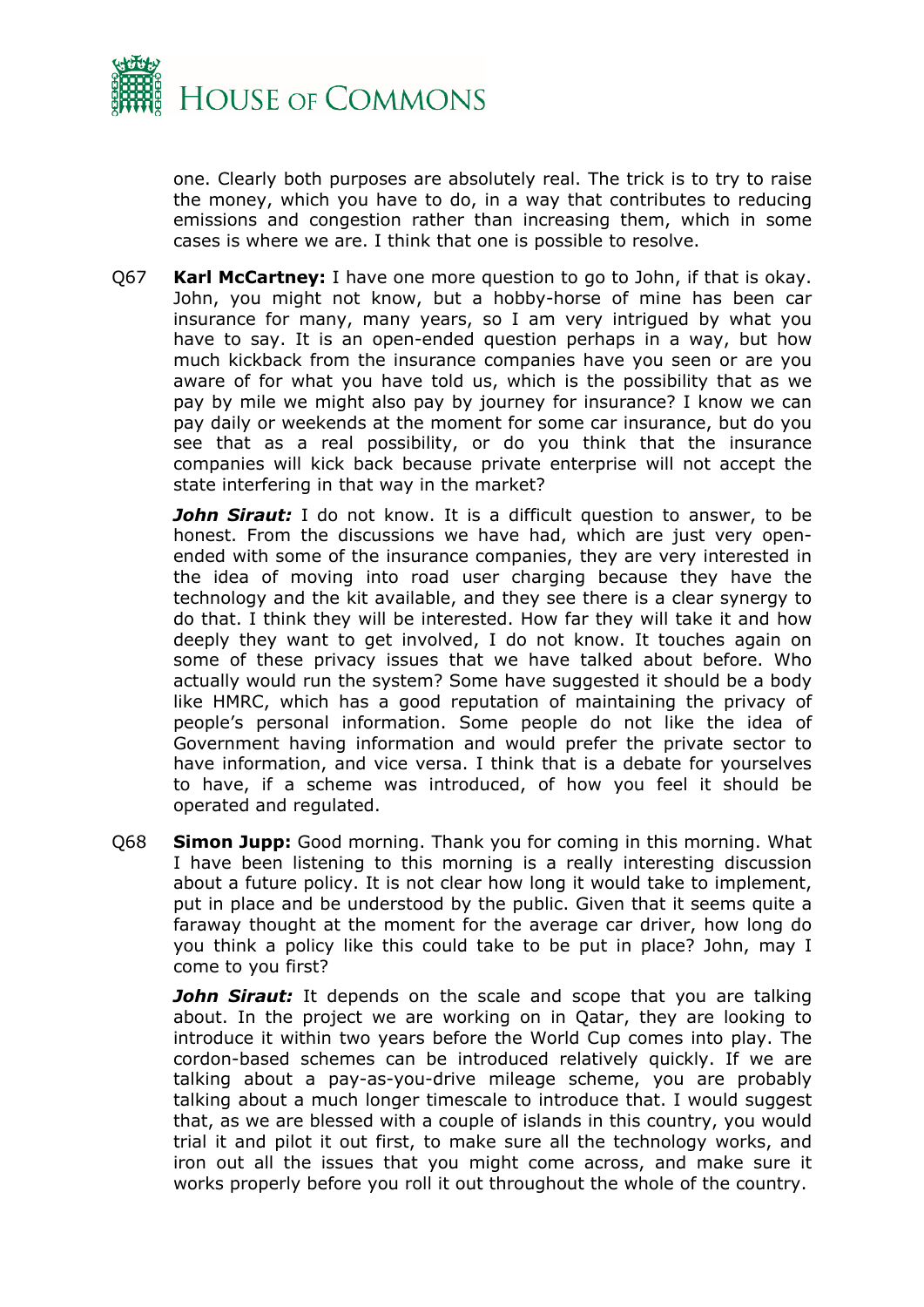

If you are going for a full, all-singing, all-dancing pay-as-you-drive scheme, you are probably talking five or six years down the line before it is introduced, and obviously it goes through a parliamentary system as well. It will take time to introduce a very detailed road user charging system, but you could introduce a cordon-based system relatively quickly.

Q69 **Simon Jupp:** I am glad you mentioned Parliament. Professor, do you have anything to add?

*Professor Goodwin:* It is quite interesting. I think the first Government-led study advocating road pricing was in 1964.

Q70 **Simon Jupp:** A while ago then.

*Professor Goodwin:* It was Professor Smeed's one. I think I am his last surviving student, so it is engraved on my memory. That report said that it would take about 10 years to introduce a full road pricing scheme by the time the technology was ready, and so on, and that has been the same conclusion, almost in the same words, of every single road pricing study ever since: that it would take about 10 years. I was delighted to hear your five or six years because at least we are making some progress over the years.

London congestion charging, although it had been under discussion for decades, took three years really from the decision to the actual payment of money. The amount of time it takes seems to be much more dependent on the time taken for political agreement than the time taken for technological implementation. We can do it pretty much as quickly as there is will to do so. We have some experience in the last couple of years of doing things very much more swiftly than Government thought they were able to do. That experience should not be lost, I think.

**Simon Jupp:** Thank you. Alistair.

*Alistair Hunter:* Super quickly, I agree with what has been said by Phil and John. I would add that particularly on a national road charging proposition we are at quite a low starting point. Countries like Singapore, as I say, have gone down that route, but they have had their ERP system—their gantry—in place since 1998, so they have learnt an awful lot as they have gone along. I would imagine five or six years would be a pretty ambitious target. The one lesson internationally that keeps resounding through is to think this through from every possible angle, because it can go badly wrong at so many different points in the process.

*Professor Goodwin:* What it means is that the political arithmetic becomes important. If it is five or six years, a decision has to be taken by one Administration and implemented under the next Administration. That fact is so dominant in the way one constructs the political discussions that it may be the decisive bottleneck.

Q71 **Simon Jupp:** To add further complexity to that, of course, we have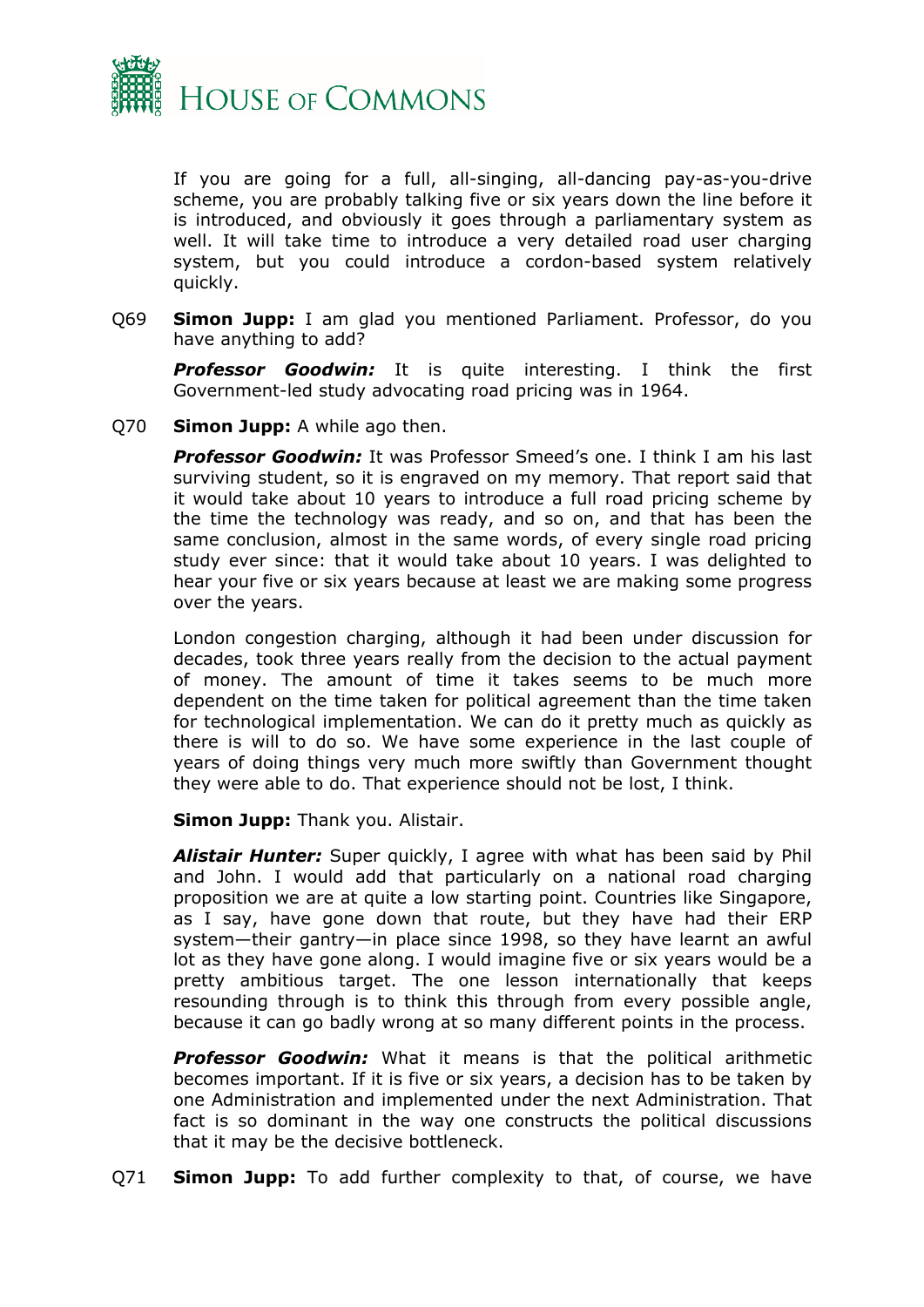

talked about Parliament, and you have just referenced the electoral timescale that we are talking about. There is also local government. In the last panel, I specifically touched on it. We have district, city, county and combined authorities.

**Gavin Newlands:** And devolved.

**Simon Jupp:** Sorry, Gavin, I am glad you pointed that out. It is obviously quite important because they might have to be part of the system that puts these schemes in process, and they may vary in different places. Do you have any views between you on how schemes could vary—the tax take of different options—and whether local governments' involvement or devolved nations' involvement would be welcome or a hindrance in the introduction of such a policy?

*John Siraut:* From my perspective, I would agree with the Road Haulage Association. It has to be a national scheme. You might have variations of charges locally, but it is a national scheme, otherwise you end up with all sorts of complications.

How we perceived it operating would be that the Office of Rail and Road, which has regulatory responsibility for national highways now in England, would actually be the regulator. We would see a charge for the maintenance of the road network. That would obviously flow through to the local highway authority and would address some of the issues that we have now on the state of local roads. There is no connection between the number of vehicles travelling on a local road network and the amount of money that the highway authority gets.

We would see a system in place where you would have the regulator, who would look at the efficiency of road highway maintenance in each of the highway authority areas, and a charge would be set for the road maintenance element at local authority level or devolved government level, depending on who was responsible for the highway network. Over time, we would hope that would drive efficiencies in the system, just like we saw in the newly privatised industries when they were first introduced, and the regulator was looking for an RPI minus one type of arrangement.

The involvement of local authorities and the devolved Governments would be in maintaining the road network and getting flow-through of revenues from the vehicles using that road network, and being regulated to drive down the cost of maintaining that road network.

Q72 **Simon Jupp:** I am intrigued by the idea of people sensing they have bad potholes in their road, and therefore driving up and down it until it becomes evident that something needs to change. Professor, is there anything you want to add, although not to my superfluous point?

**Professor Goodwin:** There is some experience of a different way of doing it, and that is in the 1998 Transport Act, which also proposed a nationwide implementation of road pricing. Its device was to say no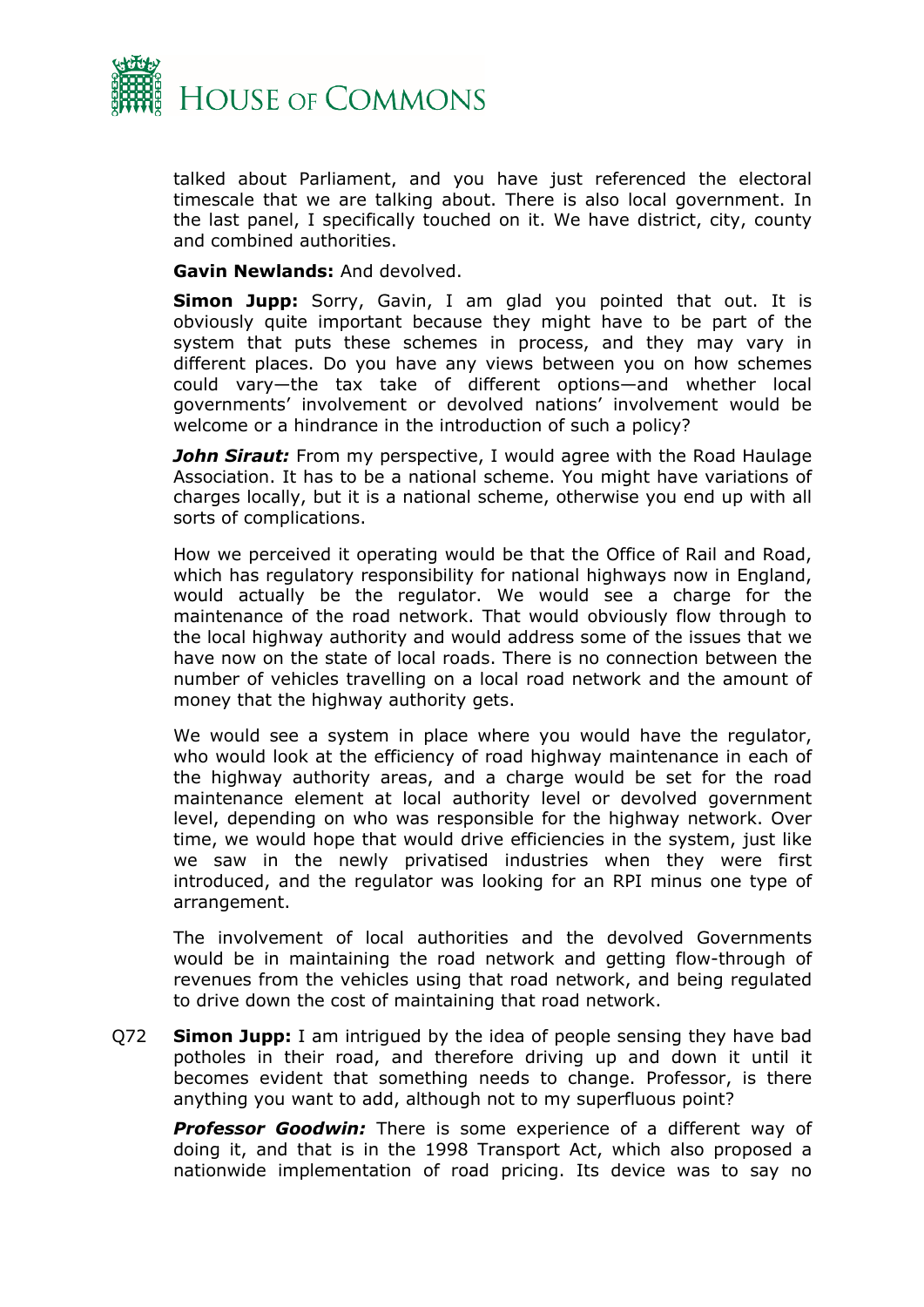

national road pricing but enable legislation allowing appropriate levels of local government to implement it if they wanted to. The incentive for them to want to was that they would then keep all, or a proportion, of the revenue gained for use for local purposes.

The political logic of that, I thought at the time, was perfect. What one has to say is that it just did not work because most of the local authorities chose not to, though London only exists precisely because of that option. It seems to me that the conclusion has to be national-plus. It would be daft not to take account of the fact that local conditions vary. Therefore, there has to be some way of reflecting that. Without a national starting point, I do not think you have the momentum to carry it on.

*Alistair Hunter:* I entirely agree: a national system, first and foremost, because you get the economies of scale, the simplicity, the quality, the governance and the regulation. That does not mean that all the charges are applied uniformly. You set those that meet the local needs of the city, the populace, the communities there.

Interestingly, the idea of the mayoral city regions and local authorities taking on the design of these schemes starts to worry them entirely because there is such a risk associated with them. You are much better rolling it out on a national basis for multiple reasons. It is the link to the hypothecated revenue. It makes it a much easier pill to swallow if a group of users start to pay for something that they previously perceived as being free but they can see an improvement in mass transit or local transport schemes. That is where the local directive comes in. We talked earlier about how you get proportionality and make it a fair system. To make it a fair system, particularly in the urban environment, if you are charging people, and you want them out of their vehicles for congestion or carbon reasons, or whatever, you have to offer an alternative. That is the sentiment.

**Professor Goodwin:** That is why hypothecation of a type has to be there, but it has to be for transport and related issues as a whole, not just for roads. If you are to encourage people to use cars less in inappropriate circumstances, you have to offer them a better alternative. That means that part of the revenue from a road pricing system—the hypothecated part—has to be used to make the alternatives better.

Q73 **Simon Jupp:** How do you envisage that drivers will interact with this system? We heard previously in the session about apps and things like that. Not everyone is as technical as others and their neighbours, so how would people interact with this and be able to make sure they pay their way but are not being charged unfairly and really understand the system? I think many people will find it quite confusing if, unlike ULEZ and other schemes in London for example, there are no sensors around the city in different places to catch drivers, so to speak.

*John Siraut:* It depends on the type of system you introduce and how it would work. How we would envisage it working is that you would have a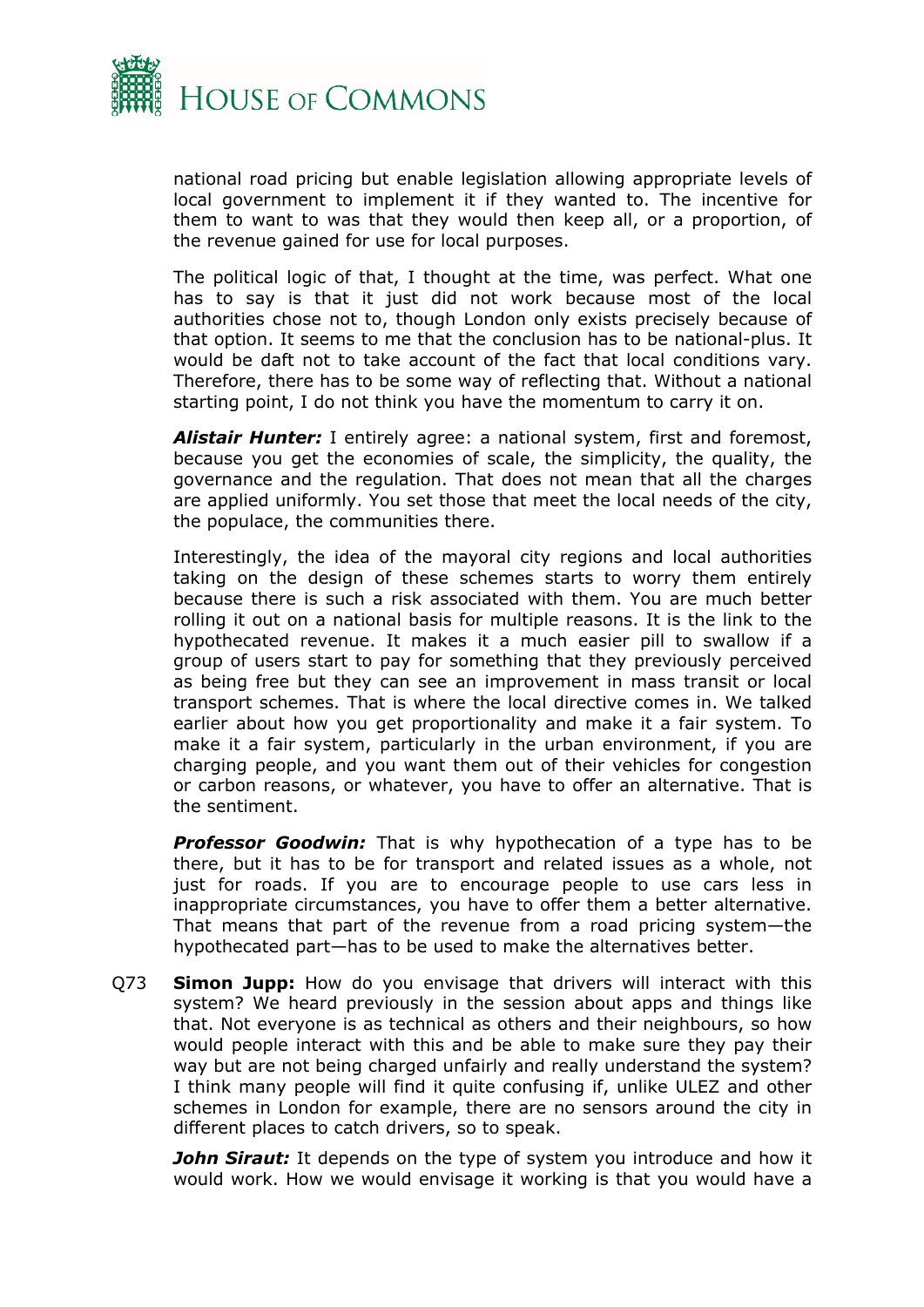

trial period beforehand, where you would actually send out dummy bills to people so that they get an understanding of what trips cost and why they cost certain amounts of money.

If we go down the insurance-type, pay-as-you-drive-type black box, we would expect to see a monthly statement coming through to people telling them how much their journeys cost. We would expect people just to be able to jump into their cars and drive, as they do now. We would also be proposing, certainly if you were making longer-distance trips, that you could use an app, or book online or by telephone. If you wanted to go from London to Birmingham, you would look at an app. It would give you options of going by coach or train, or driving. It would give you an expected journey time. You say, "Yes, I'm going to travel at that time. This is my expected journey time." If you arrived late, due to congestion or something that held you up, you would then have a system where you could pay back compensation, just like you do now if your train is late on long-distance journeys.

Again, it is providing a road service as a customer service, with customers clearly getting something back for their money. There are different ways to operate the system, depending on how much an individual wishes to engage with it. It is a bit like a mobile phone. At the moment, I am sure that none of you knows how much any individual call that you make costs, but you know what your monthly bill is. You could have a similar sort of system that says, "I am going to allocate a certain budget for my road use, and it is going to tell me if I am getting close to that limit." There are lots of different ways you could manage the system, depending on what people feel comfortable with.

Q74 **Simon Jupp:** I will move on from that question briefly. There is a huge potential security concern, isn't there, about the use of data and how that data is accessed? If, for example, people can see where you have been, if there is a way of doing that, every system is hackable. What security precautions need to be put in place so that people could not monitor your movements, know where you are and know the journeys you take on a regular basis, from where, and your end destination? That is quite a concern, isn't it, when introducing a policy such as this?

*Alistair Hunter:* If we think about cybersecurity, there are probably two or three main areas of attack, if you like. One is the financial repayment data, which holds the risk of every other Government or Apple Pay system. There is no real differentiator that I can see.

The second is the data around movement, as you say. If it is a satellitebased system, the signals are pretty well scrambled and hard to penetrate. It is when it gets to the city processing units that it is probably more susceptible. It is actually quite hard for hackers to make sense of that. One of the reasons is the pure volume of data coming through. The amount of data coming through is inordinate, so it is hard for them to make value from it.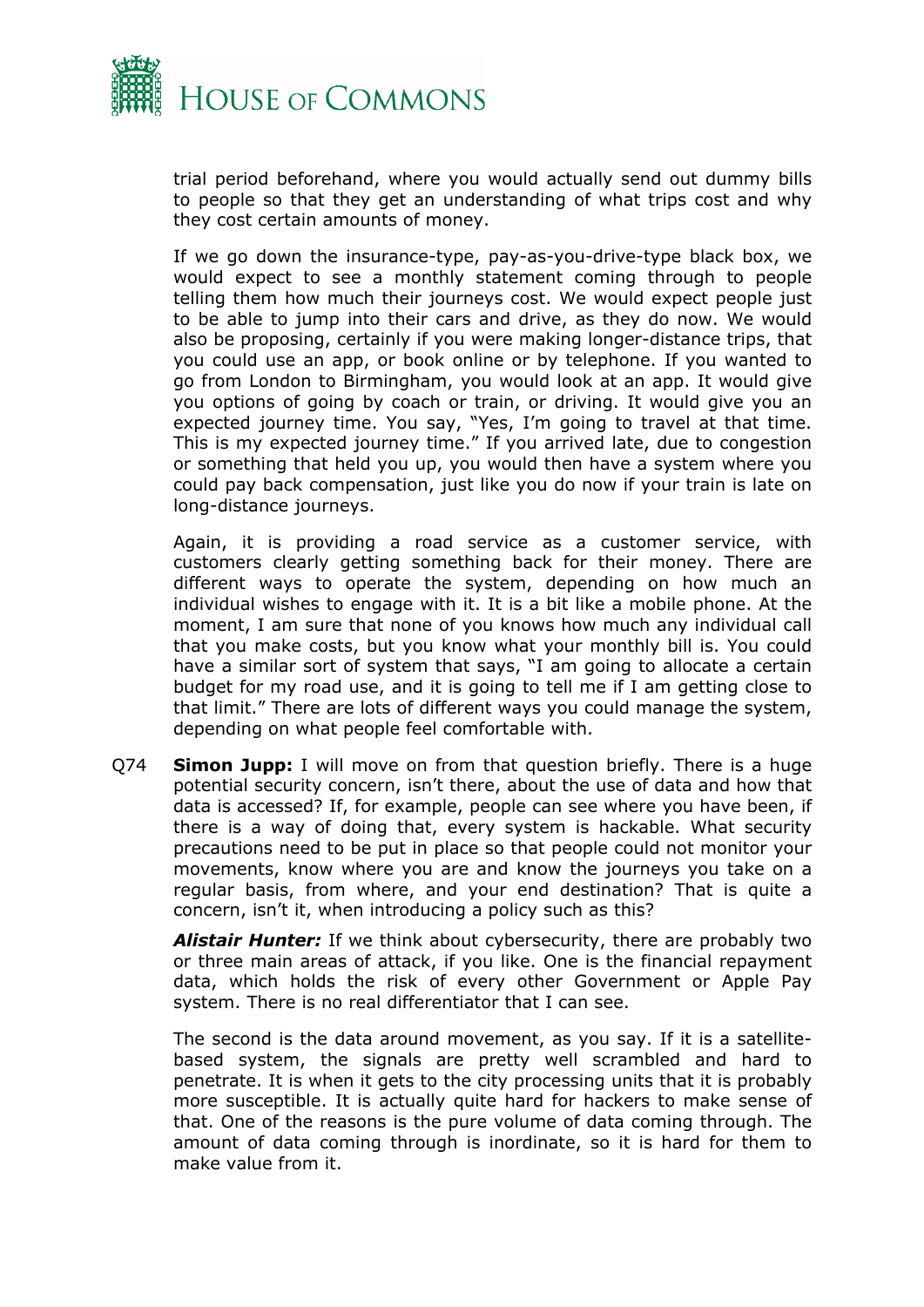

The third angle of attack is on the transport system. If you link your speed control to congestion, and you are making operational decisions on the network as a result of live data feeds and transport movements that you may expect, there is the potential for those transport control systems to be hacked. I am not an expert on cyber, so I will stop there.

#### Q75 **Simon Jupp:** Very good. Thank you. Professor?

**Professor Goodwin:** The thing that amazes me is how much data we already give away perfectly happily without noticing it. Every time you drive anywhere, you have a number plate showing on your car. That can be noticed by anybody. The police can track information on that. Closedcircuit television can track it. You have to work quite hard to stop your phone giving information.

I do not want to minimise the issue. I do not want to trivialise it, but I do not think there are new issues of principle raised in paying for the resources you consume or the damage you cause by driving. It is such a simple concept. I do not think there are new issues. I think there are the same ones about the extent to which we have effective penalties against people who misuse and sell data that does not belong to them.

Q76 **Simon Jupp:** I think, with respect, I disagree, purely because it is more data gathering. There is then more data about your journey and your life that is available. I do not tend to post on Facebook every time I go for a drive. That would be quite odd. Someone, somewhere, through elements of data, would know that as a result of a scheme such as this. Therefore, there is a genuine concern that would have to be alleviated should the scheme be introduced, in my view. John, do you have anything to add?

*John Siraut:* I think part of it is a generational issue. Only a small group in society have that view, to be honest. You might not be aware, but every time you travel on public transport and use an Oyster card or your contactless card, that journey is tracked. The system knows exactly where you have been on the network. As Professor Goodwin said, it is the same with mobile phones.

I was one of the speakers at the Climate Assembly. I was surprised how relaxed people were about the privacy issue. They recognised that their mobile phones were trackable, and so on. That was not coming across as a great concern to people. Some people genuinely had that concern, but for the majority of people it was not a major issue.

**Simon Jupp:** I think for people outside London who do not currently use public transport on a regular basis it will be quite a change in the way they interact with an awful lot of different things, and the way they share their data. I take your point entirely about Oyster cards and suchlike. I will hand back to the Chair.

**Chair:** I was going to hand on to Greg, but I have remembered that Gavin did not come in at all in the last session so, if you will forgive me, Greg, I will bring him in.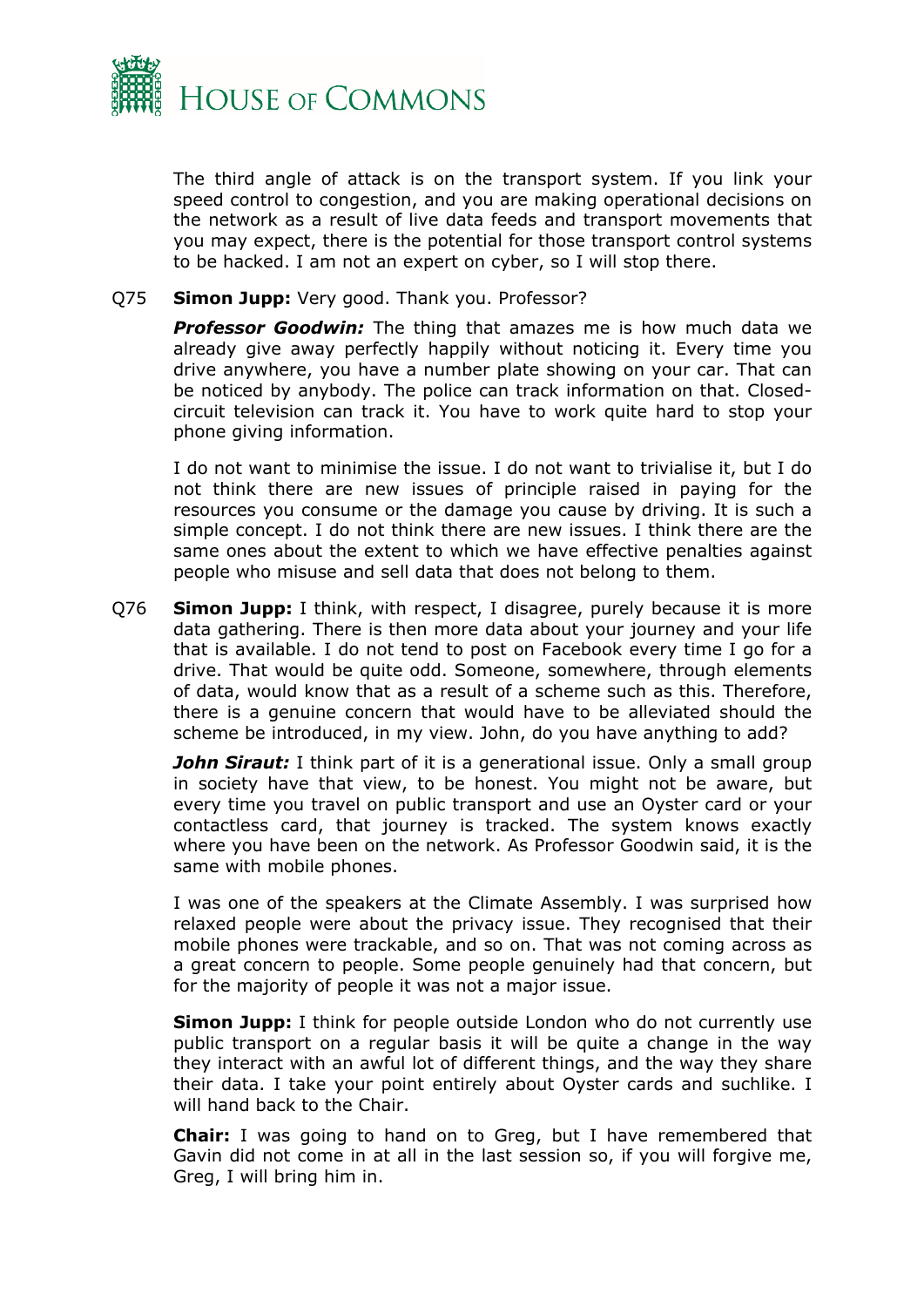

Q77 **Gavin Newlands:** The substance of the area I was going to ask about has been touched upon fairly significantly, but I think it is worth asking this one question. Both the last panel and you have said that, essentially, it should be a simple system, albeit covering potentially a lot of different policy areas. That is the suggestion, initially.

Fast forward 10 years from the implementation of road pricing, what would you like the scheme to look like? You have touched on it a little, so I will start at the other end. In 10 years' time, when the initial basic system has come in and you have built in the flexibilities that you spoke about, what would your scheme look like if you were designing it?

*Alistair Hunter:* First and foremost, it would be a national system. That does not mean that it applies everywhere equally. You might choose different parts of the country to have absolutely no charging—rural areas for example. You would have the capacity to flex those levers as you chose.

You would also have a one-user account. One of the major issues that we can see with the plethora of clean-air zones and congestion zones springing up—there is stuff around Heathrow at the moment being considered and their forecourt charge goes live in two weeks—is that from the user perspective you need one-user accounts. People will have absolute transparency, if they are going from A to B, about what it might cost them. They understand it.

Secondly, I would like to make sure, particularly in the urban areas and outside London, which is pretty well provided for public transport-wise, that hypothecated revenue goes back into mass transit schemes and active travel and enables all that. You would get a sensible share of investment into urban forms of transport in particular, and people can then see the benefit.

As a final point, in the Stockholm example, they trialled it and congestion went down. They stopped the trial. The congestion went up again, and then they undertook a referendum when they were back in normal running. People narrowly voted that they wanted the tolling back in place. That demonstrated that the system had been accepted by people and that they saw it as a positive thing. You can argue whether it is a loaded question, but the questionnaires or surveys thereafter have shown a steady increase in support. That is what we would like to see in the UK: slow momentum and the public seeing the benefit over time.

Q78 **Gavin Newlands:** Professor Goodwin, what would your model look like 10 years after implementation?

*Professor Goodwin:* I agree with the points that have just been made. Perhaps an interesting way of looking at it is what we would want to see that has changed from the present after a decade of success. Let's assume that the whole thing has not crashed in a disaster and the Government have lost their credibility and all that. We do not want that to happen.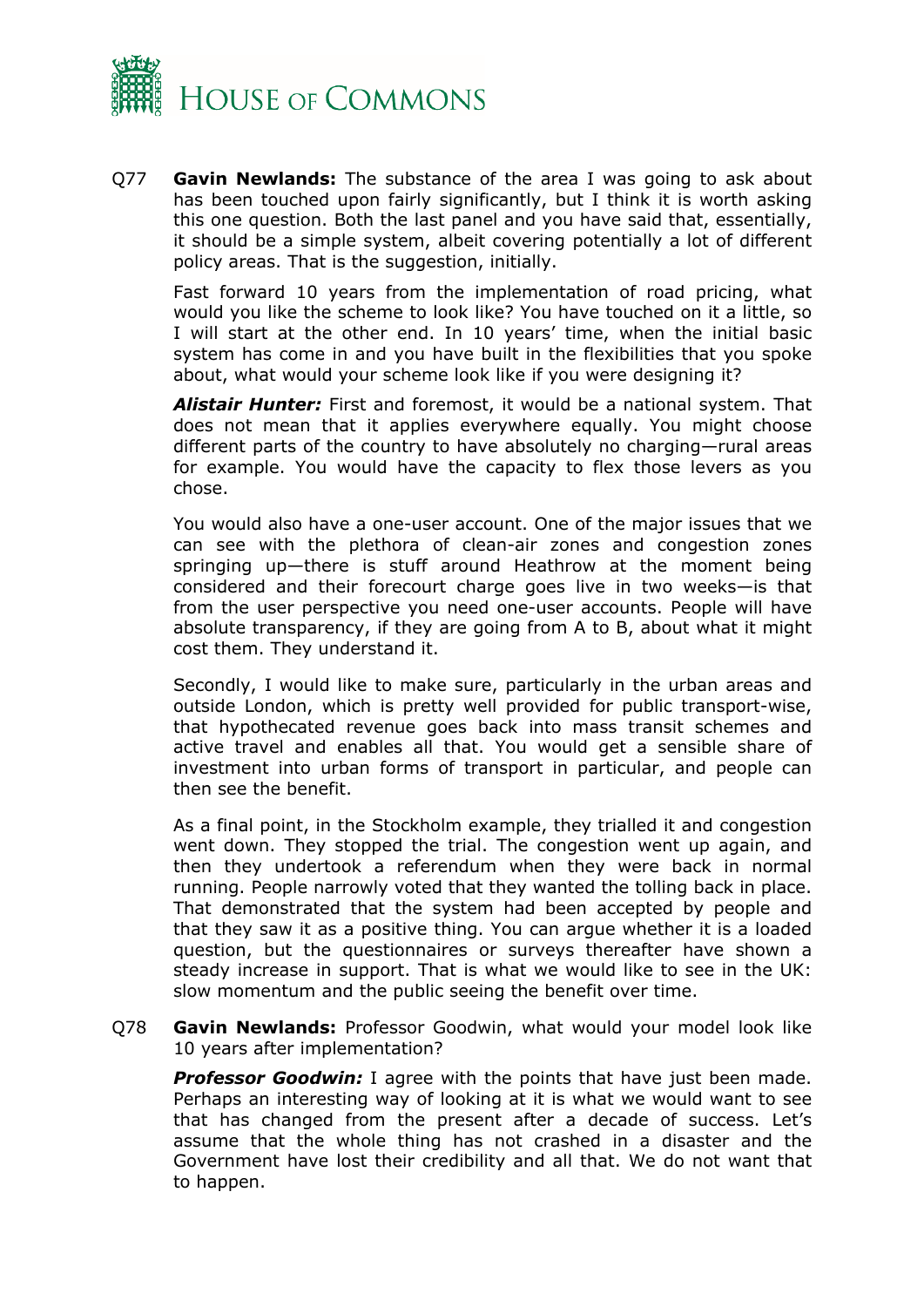

It seems to me that it would result in less traffic overall and a reversal of a long-term trend. A higher proportion of the traffic that was there would be essential, including freight traffic. It seems to me that that is quite consistent. In other words, that is a way of contributing to the efficiency of business movement. There would be a huge improvement in the quality of the alternatives that were offered, so that people did not feel trapped into cars, and a fairness built around the concept that fairness was not only a matter of fairness to drivers but fairness to everybody, as well as a Government that had plenty of money and societies that had almost no carbon. I think that is achievable, really.

Q79 **Gavin Newlands:** You don't ask for much. Do you have anything to add to that before we move on, Mr Siraut?

**John Siraut:** I would say that in 10 years' time what you would have is a road network that is well maintained and highly efficient, offering very reliable journey times and that is much better utilised across the whole of a day than it is at the moment with just the peaks and troughs. There would not necessarily be a lesser amount of traffic, but the traffic would be more evenly distributed over the day.

**Gavin Newlands:** On that optimistic note, I hand back to the Chair.

**Chair:** I was about to hand over to Greg, who is being very patient, but Grahame is itching to get in.

Q80 **Grahame Morris:** I just want to ask Professor Goodwin about his vision for the future. I do not know if you ever read the report that we did on mobility as a service. I know that we are often characterised as trying to beat up the motorist and the personal car user, but what are your views? Do you think that is going to be part of the vision in the future, where there are fewer personal cars and mobility as a service is a more integrated part of our transport needs?

*Professor Goodwin:* I think that is likely. It seems to me that the role of the car as a demonstration of success and social status has had its day. It is no longer helpful. The role of the car as one among many efficient ways of getting around is a much healthier way of looking at it, and I think a more balanced one.

Q81 **Greg Smith:** I want to turn the debate slightly on its head. At the moment, through the first evidence session and yours, there has been a presumption that any road pricing scheme would be a creature of the state.

Are there any examples from around the world that you are aware of, or have you any thoughts on how it might be more equitable in the interests of the road user to ensure that any pricing scheme for the use of the roads is, in fact, not set by the state and is not there to be skewed by factors other than the mobility factors and the getting from A to B factors, whereby the private sector could be the guarantor, using market forces, of providing the fast-flowing roads that we all want to see?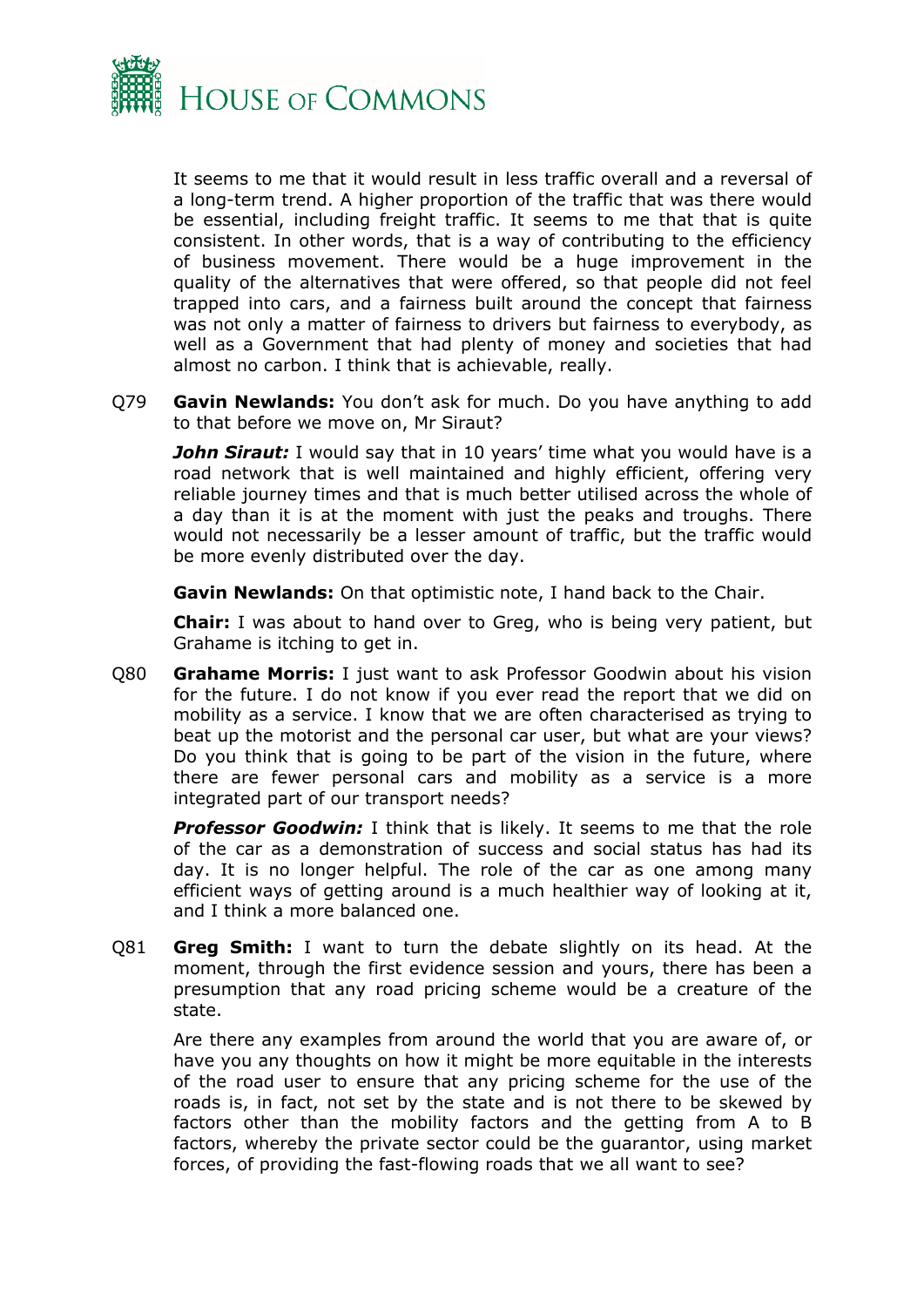

*John Siraut:* It depends how you look at it and the different angles. I am sure we have all been on toll roads. There are lots of private sectordriven toll roads around the world where a private sector company has come forward and built and maintained a road and takes revenue from that road. There are certainly ways of doing that. If you introduced widespread road user charging in this country, there is no reason why, subject to the usual planning restrictions and regulations, a private sector company would not then come forward with suggestions for road improvements, because they are no longer having to compete with a free competitor. There is no reason why you cannot have that situation.

How we envisage the situation operating in charging—again this is a matter for the Chancellor and Parliament to determine—is that the Office of Rail and Road would set the actual charges. It would be an independent regulator being set an objective by Government as to how much revenue needed to be raised, or however they wanted to work, and then it was the regulator that set the charges.

We could see a system where day-to-day government was not involved in the level of charges set on the road network, and you had a framework where you could allow private sector companies to come forward with road schemes.

Q82 **Greg Smith:** To be clear, do you see that as the private sector essentially being not dissimilar to the way railway franchises currently work, or do you see it as the private sector just coming in to deliver what the Government have set out? Of course, the Government would get a revenue stream; instead of from the road pricing charge from the end user, it would be from the contract fee from whatever company takes the M40 or whatever it might be.

**John Siraut:** There is a whole range of different ways you can run the system. You could franchise the operation as a road network. You could then encourage new entrants into the network to build new roads completely and charge for those roads—competing or existing charge roads. There are lots of ways you could introduce the private sector if you wished to do so.

Q83 **Greg Smith:** You have clearly worked on a lot of projects around the world in this sphere. Has there been any discussion of it being an entirely private sector solution anywhere? Has anyone gone with it? What are the reasons why people have perhaps ruled it out?

*John Siraut:* Not for existing road networks because they are perceived as already owned by the state, but there are some examples of private roads around the world that are built under concessions and tolled, so, for that new infrastructure, yes.

Q84 **Greg Smith:** I accept the point that there are plenty of private roads around the world. It was more a point of—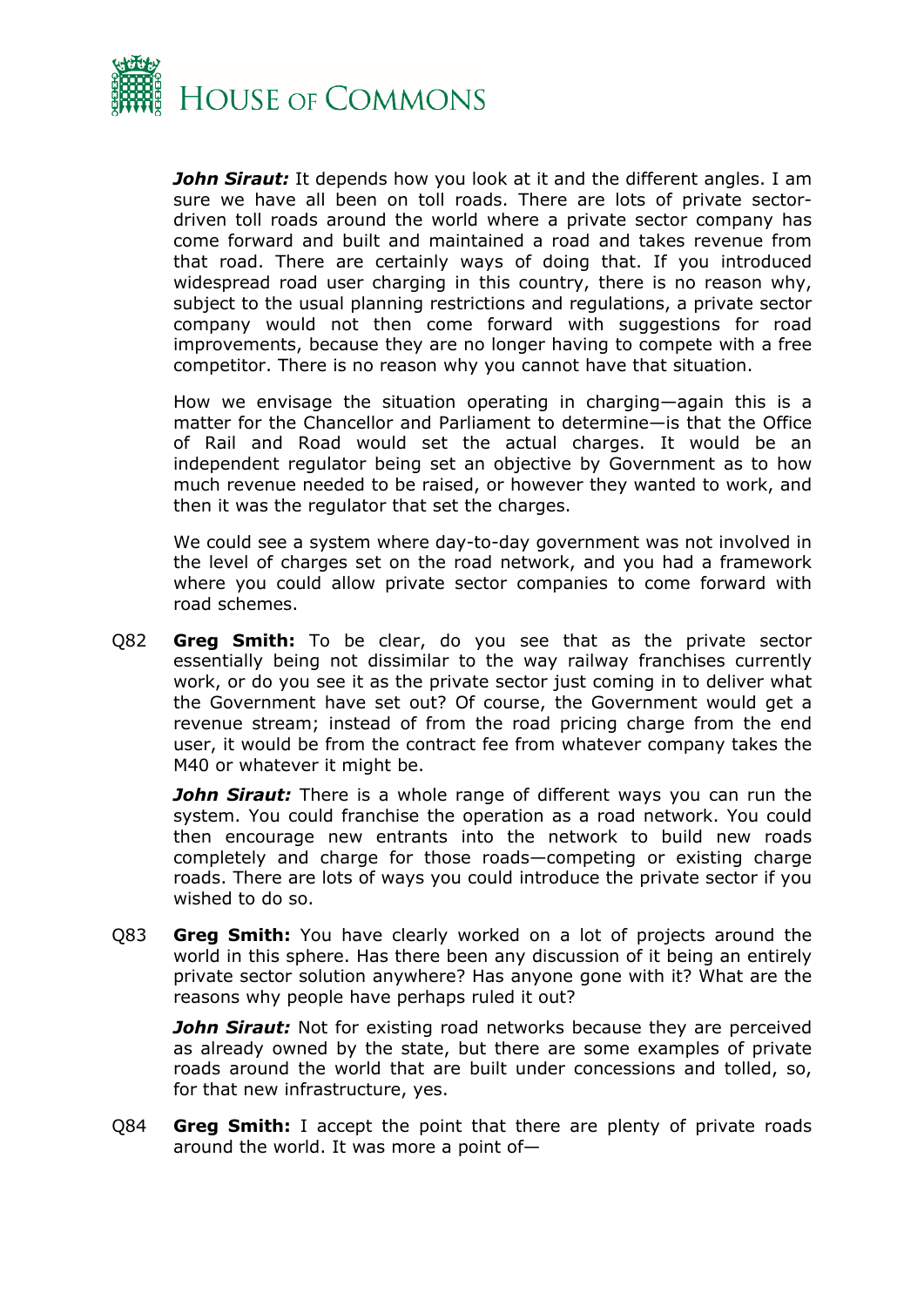

*John Siraut:* Not transferring existing state-owned roads to the private sector.

Q85 **Greg Smith:** Thank you. Professor, do you have any thoughts on that?

*Professor Goodwin:* I suppose one has to be a bit careful of unintended effects. The first thing that comes to mind is that if you had a completely private sector, where the pricing level was operated and determined by the private owners of the road system, the pricing levels would be set to maximise profit. They would be quite high. There would be perhaps desirable consequences on reducing volume, but there would be a lot of complaints. There would be calls for competitive operation of private road systems. I feel that one would be going down a pathway where you would think, "No, we didn't want this at all. Does it mean that the private operators of the roads, competing with each other, then have the right to take planning decisions about where road capacity should be increased?"

I am not saying that in principle there is no role for the private sector or anything like that—that would be daft—but I cannot quite see how a completely private sector-run system would contribute to the key public good objectives that we are trying to achieve.

Q86 **Greg Smith:** You believe there would be total market failure.

**Professor Goodwin:** It is not impossible. One of the difficulties about market failure or market success is whether the prices and costs charged between the owner and the consumer reflect social costs like congestion, pollution, climate change and so on. You would have to have such an elaborate way of building those into the costs of the private operator that you might find there is not the actual commercial space to operate in successfully.

Q87 **Greg Smith:** Thank you. Mr Hunter?

*Alistair Hunter:* I think it would be pretty difficult on a national system level. It exists in the UK on the M6toll, where the concession has the ability to levy their charges at whichever point best fits their commercial model. They balance off volume versus the price they are charging. At a national level, I am not aware of any international comparators. You can go back to the 16th and 17th centuries with turnpike roads and all that kind of stuff, but I think it would be difficult. I think you would end up in a situation where it would be the ultimate regulated market because there would be such a stranglehold on supply. You cannot build a new road in the sense that you can get a new internet provider.

Q88 **Greg Smith:** I understand that. This is my last point for you to comment on. You do not think it would be the case that company X runs the M40, and company Y runs the M1; company Y charges a tenner more than the M40, so everybody goes across and the other company goes bust and someone else has to come in to do it, and it will be the market in action.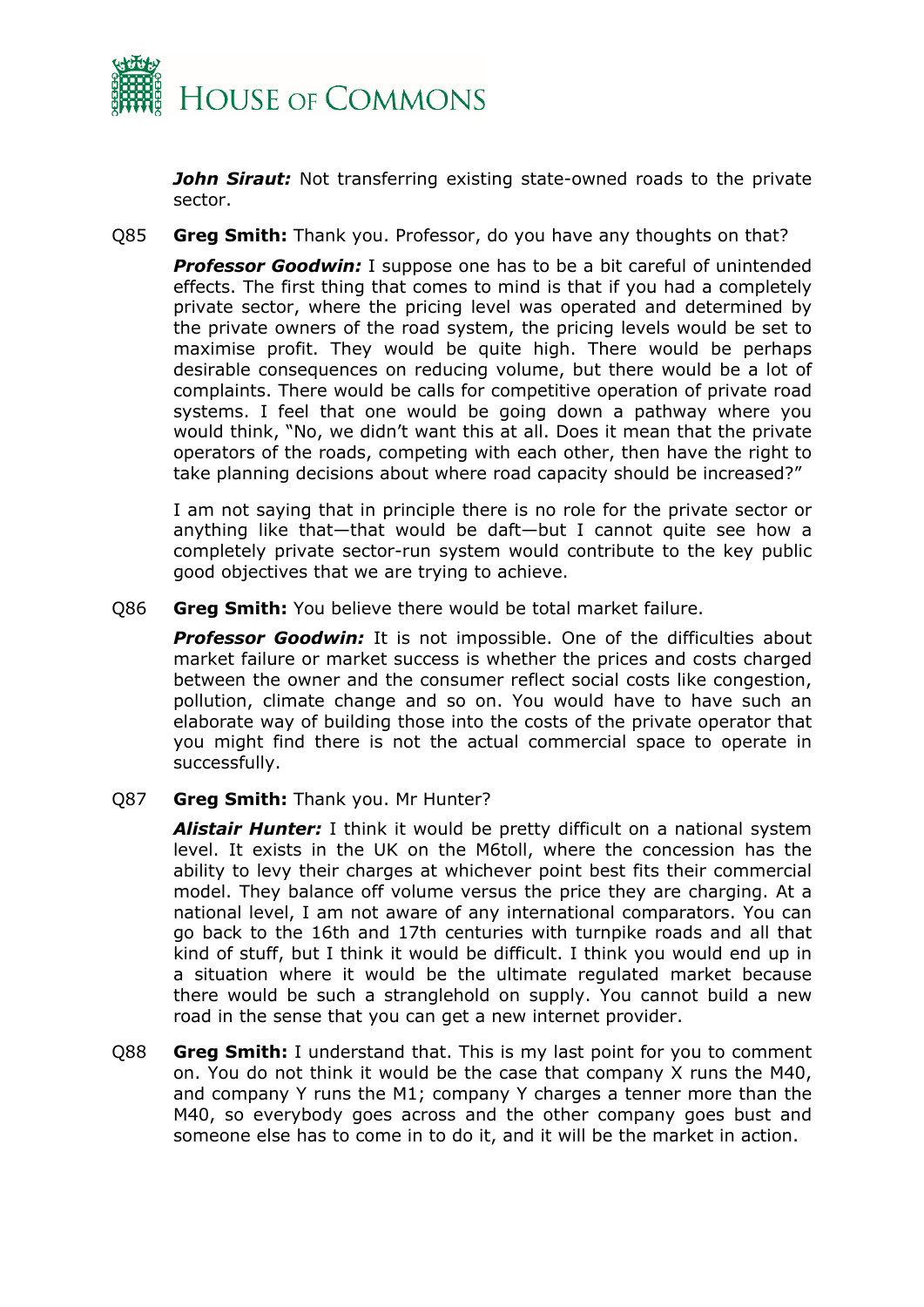

*Alistair Hunter:* Theoretically, you could have that situation, but I think it would run into a load of difficulties. With the exception of things like the M6toll, there is not often a realistic diversion route that you can take or route round as a consumer without adding a lot more distance, depending on where you are going. You would end up doing a load more mileage as a consumer to go on a slightly cheaper road, which I think would be difficult.

There is the well-trodden path of the private sector working on an unsolicited proposal with Government, not so much in this country but, say, in New South Wales and Queensland. They come up and say, "Listen, you have a bit of your network here that is fundamentally missing." They get into a competitive dialogue, one on one, and end up in a position sometimes where they say, "Listen, we will build link X to Y." It might involve a tunnel in a place like Sydney, where there is a lot of traffic. They push forward with that and then they get the revenue from the tolls.

## **Greg Smith:** Thank you.

Q89 **Chair:** To make sure we have got this down for the evidence—so very brief answers, please—were you pointing us to an existing country model that it would make sense for the UK to replicate, or do you feel we should be looking anew? That is to all three of you, so whoever has it in their mind first of all. We have heard about Singapore and Doha. Is that where you say we should go, or should we be thinking outside the box?

*John Siraut:* I think there is an opportunity for the UK to be a world leader in this area. Every country in the world is tackling the same problem. How do they replace vehicle excise duty and fuel duty with something else? There are models that I do not think capture everything that road user charging can do. Singapore probably comes the nearest, but I think there is an opportunity for the UK to push the boundaries and develop its own model.

Q90 **Chair:** So that is own model for you, John. Phillip?

**Professor Goodwin:** I would say there is a lot of experience that is worth learning from. We certainly should not say that we cannot learn anything from anywhere else, but I do not see there being a country that we can point to and say, "Yes, they've got everything right so we will just follow that model."

Q91 **Chair:** Alistair, do you agree with that?

*Alistair Hunter:* A little tweak. I think long-distance tolling and reduced charging in Europe, and going further east, is really well established. We should look at that for the motorway network, essentially. It is pretty established. There are a lot of lessons learnt. I totally agree with my colleagues on the urban environment. There is a big opportunity, particularly with satellite-based, to do something quite interesting from the technological point of view.